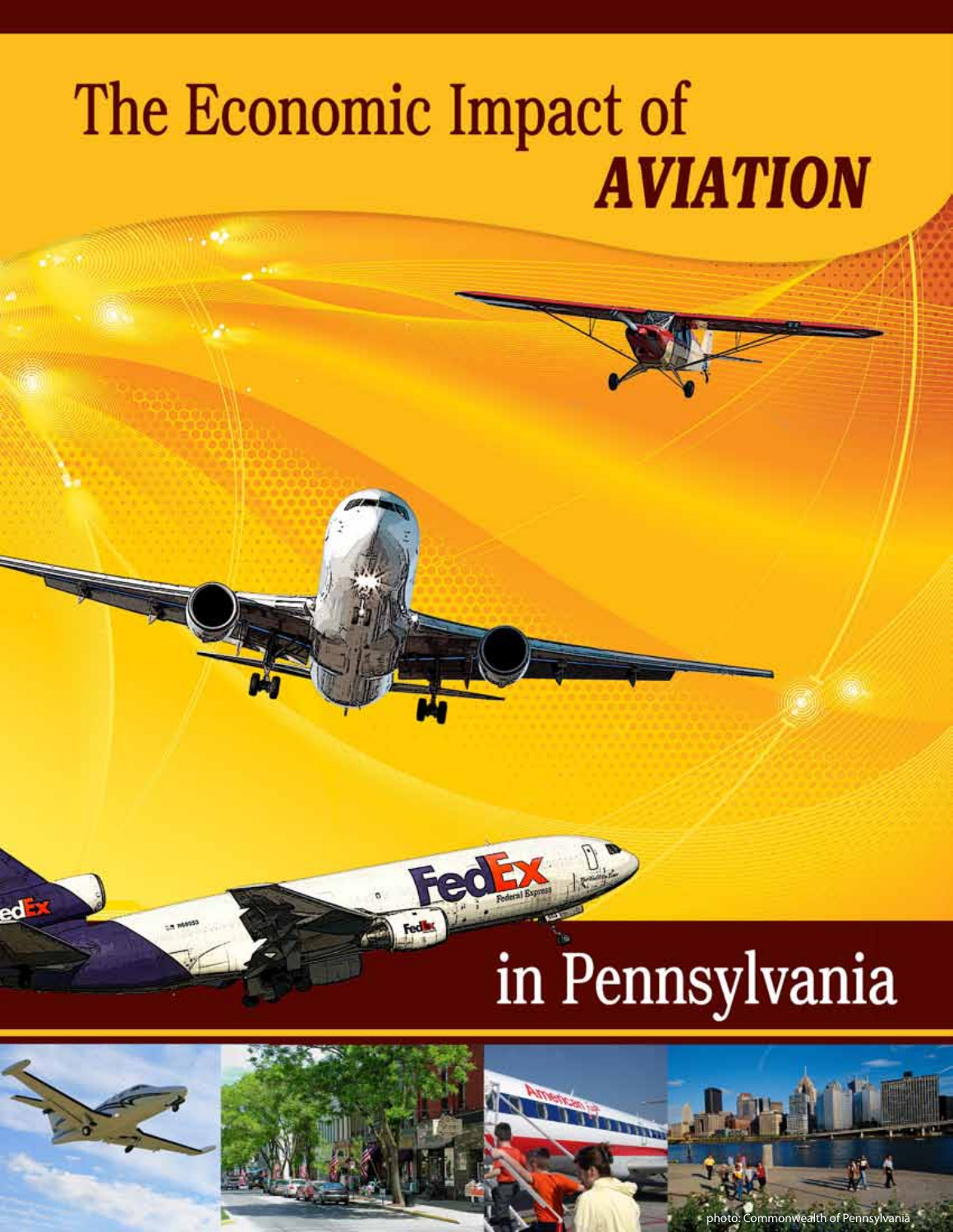## Overview of Aviation's Impact in Pennsylvania

In today's global economy, air transportation provides vital links that enable businesses to function efficiently and improve the quality of life for residents of the Commonwealth of Pennsylvania. Airports and aviation help to both support and stimulate economic activity throughout the state.

Aviation benefits the Commonwealth in many ways. Air transportation is essential for business attraction and retention. Airports play a key role in economic development for many communities and are the gateway to the nation's air transportation system and the world's economy.

Air transportation brings tourists to Pennsylvania, who spend money locally on food, lodging, and other items, while residents of the Commonwealth





- **• Generate \$9.2 billion in annual payroll**
- **• Produce \$23.6 billion in annual economic activity**

use airports for leisure travel, connecting them to family and friends and vacation destinations through the convenience of modern air travel.

Air transportation in Pennsylvania supports tourism, agriculture, emergency medical services, the military, and public safety. Even if they never use an

airport directly, citizens benefit from an improved quality of life that air transportation provides. Through simple things such as overnight package delivery and the ability to visit family and friends, aviation in Pennsylvania helps promote safer, healthier, and more productive lives.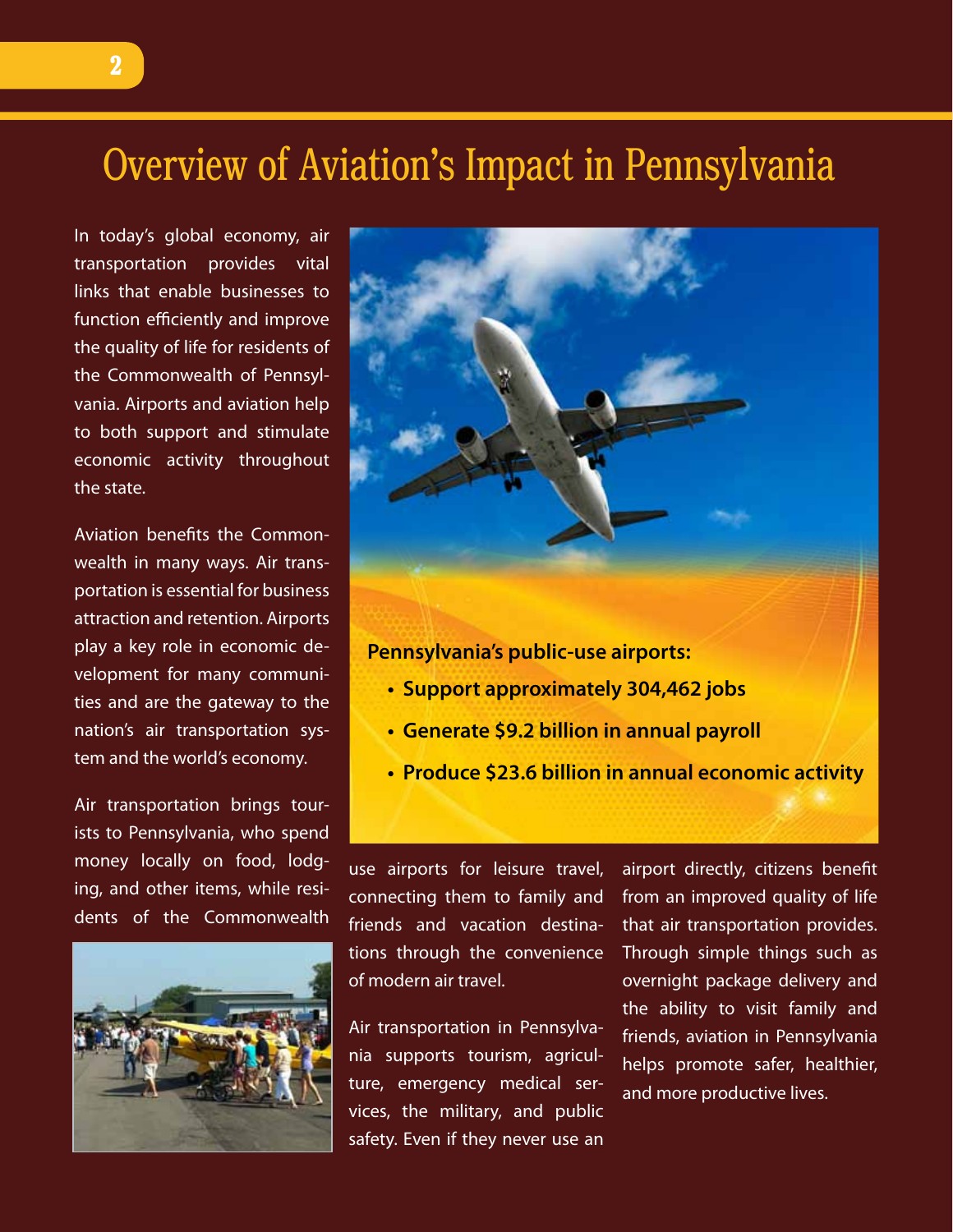# The Pennsylvania Airport System

At the time of this study in 2010, Pennsylvania's system of public airports was comprised of 15 commercial service and 116 general aviation airports. The Pennsylvania Department of Transportation (PennDOT) Bureau of Aviation manages programs that support the operation and development of these airports

through grant funding, inspections, technical guidance, planning studies, education efforts, and communication with local, state, and federal officials. The Bureau of Aviation also works closely with various aviation associations, including the Aviation Council of Pennsylvania.



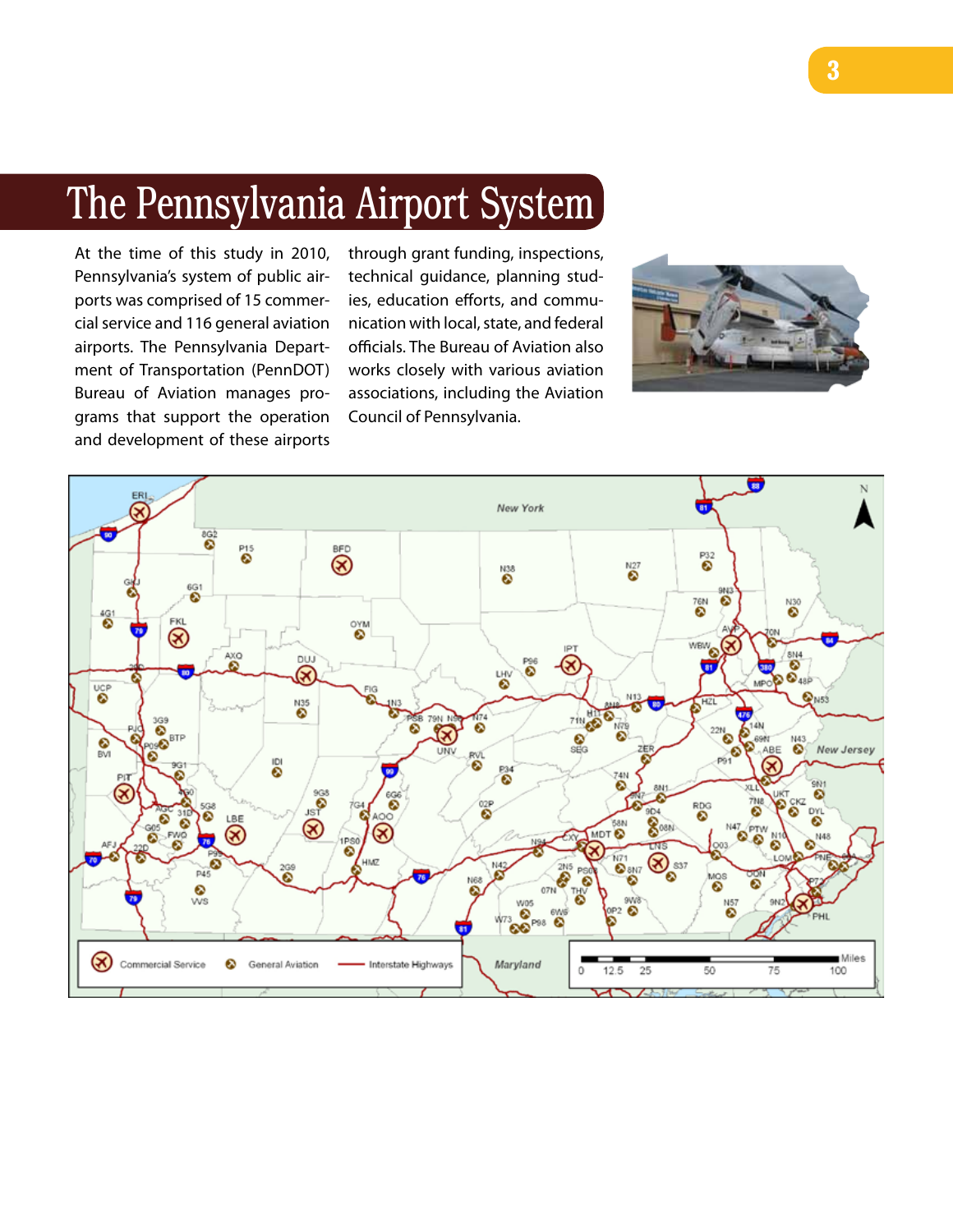

# Study Methodology



The methodology used to measure the economic impact of Pennsylvania's airports follows guidelines set forth by the Federal Aviation Administration (FAA). Economic impacts for all airports were classified into three impact categories: direct, multiplier (indirect/induced), and total.

**Direct impacts** include both direct impacts related to on-airport businesses and government agencies and impacts which generally take place off-airport and are usually attributable to visitor spending.

**Multiplier impacts** are comprised of indirect and induced impacts. These impacts are attributed to employees spending their earnings at local businesses and the on-airport businesses purchasing goods and services locally. This re-circulation is commonly referred to as the "multiplier effect."

**Total annual economic impacts** are the sum of direct and multiplier impacts. For this study, each airport's annual economic impacts were summed to reflect the total economic impact that Pennsylvania's economy receives from commercial service and general aviation airports.

The majority of the economic benefits measured in this study are expressed in terms of jobs, payroll, and annual economic activity or output.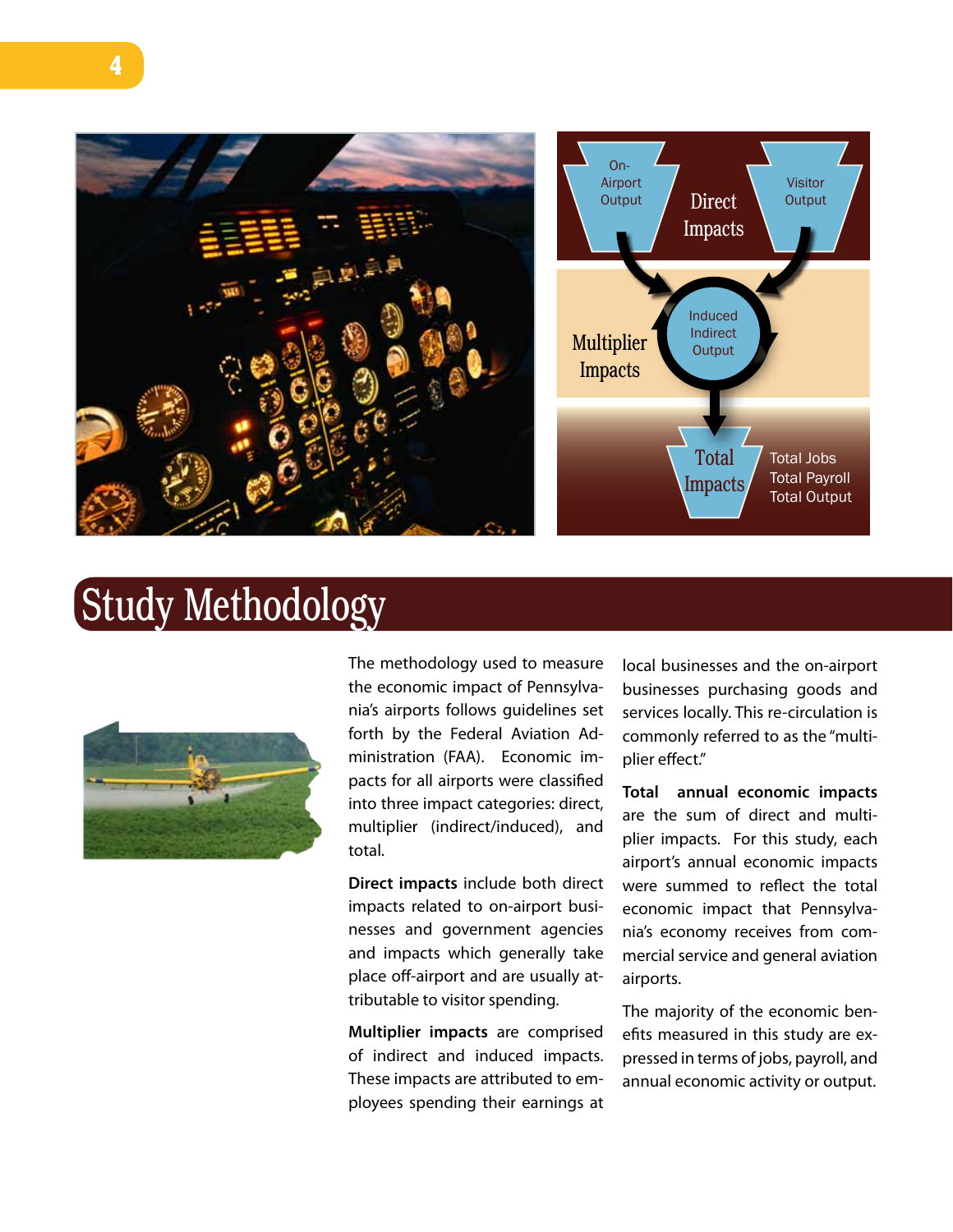# On-Airport Tenant and Business Impacts

The spectrum of tenants doing business on airports in Pennsylvania ranges from US Airways' major passenger hub at Philadelphia International Airport to the Pennsylvania Army and Air National Guard units at John Murtha Johnstown-Cambria County Airport to the Hershey Company's corporate flight department at Harrisburg International Airport.

Economic impacts from on-airport businesses and tenants measured in this study include those related to airlines, ground transportation providers, terminal concessionaires, government agencies, the military, fixed base operators (FBOs), maintenance and repair providers, flight instructors, air charter operators, agricultural sprayers, and others.

Economic impacts reflected in this category include those associated with construction projects undertaken by either the airport or one of its tenants. Economic impacts associated with airport businesses and tenants at study airports are shown in the following table. These total impacts reflect all direct and multiplier impacts.

|         | <b>Commercial Airports</b> | <b>General Aviation Airports</b> |
|---------|----------------------------|----------------------------------|
| Jobs    | 78,708                     | 7,219                            |
| Payroll | \$3,291,287,300            | \$305,418,800                    |
| Output  | \$10,019,485,700           | \$1,228,652,400                  |

# Visitor Impacts

Visitors travel to Pennsylvania by air for both business and pleasure. For the study period, an estimated 5.9 million visitors arrived in Pennsylvania via approximately 15 different domestic and international airlines providing service to the 15 commercial service airports. Another 602,500 visitors arrived in Pennsylvania on general aviation aircraft. These general aviation visitors arrived at both commercial service and general aviation airports included in this study.

Once in Pennsylvania, these visitors have expenditures for hotels, food, entertainment, recreational activities, shopping, and other transportation. Expenditures made by visitors who travel to Pennsylvania by air support additional aviation-related jobs, payroll, and output. Shown in the table are total direct and multiplier annual economic impacts associated with all visitor-related spending measured in this study.

- **• Nearly 6.5 million visitors use the study airports to travel to Pennsylvania, with the majority coming through the Commonwealth's commercial service airports.**
- **• Of the 6.5 million visitors who arrived in Pennsylvania via the study airports, nearly 602,500 arrived on general aviation aircraft.**

|         | <b>Commercial Service Airports</b> | <b>General Aviation Airports</b> |
|---------|------------------------------------|----------------------------------|
| Jobs    | 210,144                            | 1,329                            |
| Payroll | \$5,295,819,400                    | \$34,273,000                     |
| Output  | \$11,520,853,800                   | \$81,688,600                     |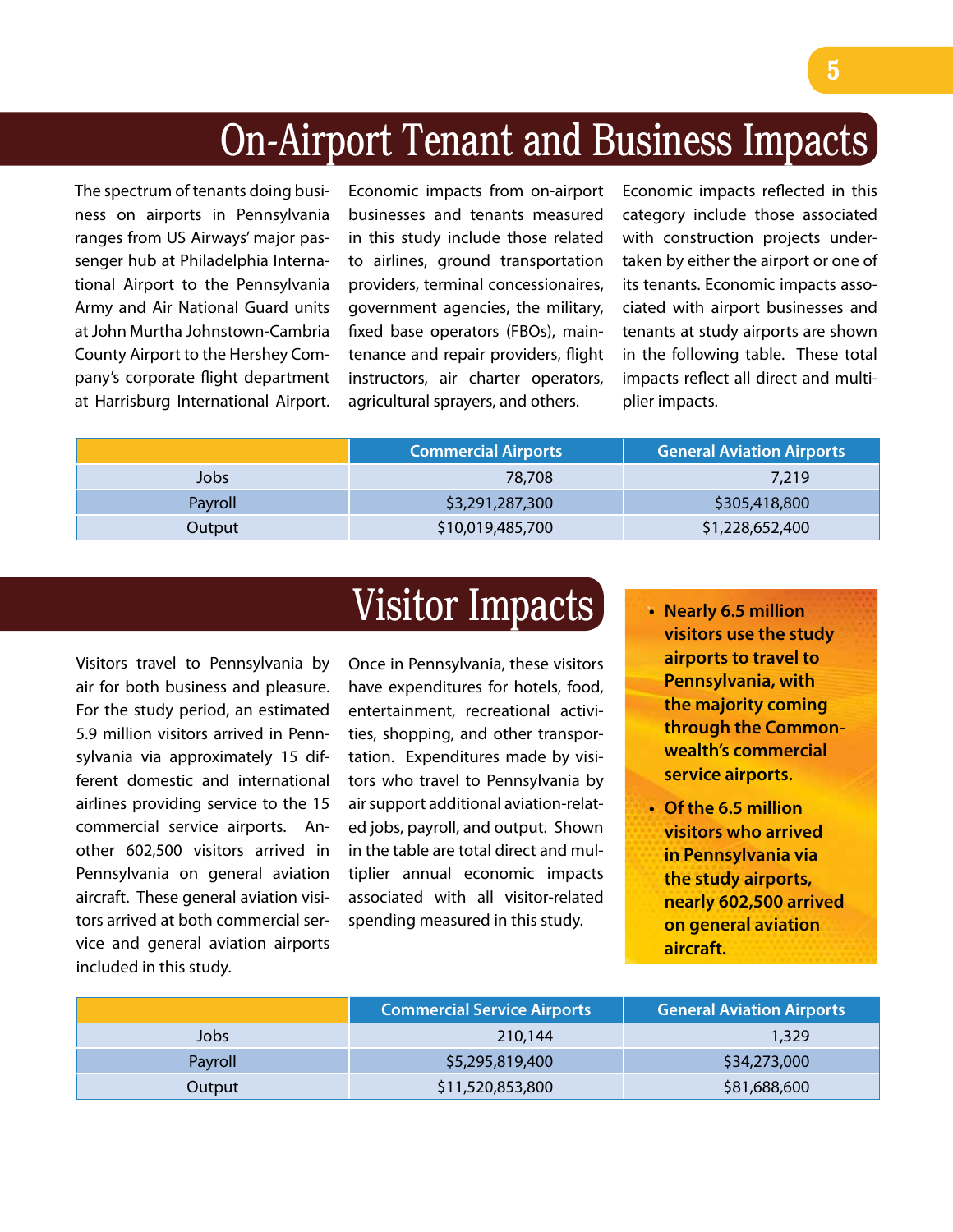# <sup>6</sup> Summary of Total Impacts by Airport

| <b>Airport ID</b> | <b>Associated City</b>                   | <b>Airport Name</b>                          | <b>Total</b><br><b>Employment</b> | <b>Total Payroll</b> | <b>Total Output</b> |
|-------------------|------------------------------------------|----------------------------------------------|-----------------------------------|----------------------|---------------------|
|                   |                                          | <b>COMMERCIAL SERVICE AIRPORTS</b>           |                                   |                      |                     |
| ABE               | Allentown                                | Lehigh Valley International Airport          | 6,086                             | \$190,561,000        | \$528,297,100       |
| AOO               | Altoona                                  | Altoona-Blair County Airport                 | 287                               | \$10,145,000         | \$31,986,900        |
| <b>BFD</b>        | <b>Bradford</b>                          | <b>Bradford Regional Airport</b>             | 149                               | \$5,126,900          | \$15,135,800        |
| <b>DUJ</b>        | <b>DuBois</b>                            | <b>DuBois Regional Airport</b>               | 251                               | \$9,541,200          | \$28,645,200        |
| ERI               | Erie                                     | Erie International Airport/Tom Ridge Field   | 2,051                             | \$61,109,700         | \$164,700,700       |
| <b>FKL</b>        | Franklin                                 | Venango Regional Airport                     | 149                               | \$4,971,800          | \$17,079,100        |
| <b>MDT</b>        | Harrisburg                               | Harrisburg International Airport             | 11,627                            | \$358,887,000        | \$946,577,100       |
| <b>JST</b>        | Johnstown                                | John Murtha Johnstown-Cambria County Airport | 2,342                             | \$99,515,400         | \$302,934,500       |
| <b>LNS</b>        | Lancaster                                | Lancaster Airport                            | 657                               | \$23,582,300         | \$76,395,500        |
| <b>LBE</b>        | Latrobe                                  | Arnold Palmer Regional Airport               | 516                               | \$24,091,600         | \$97,594,300        |
| PHL               | Philadelphia                             | Philadelphia International Airport           | 196,507                           | \$5,731,523,700      | \$13,900,508,500    |
| PIT               | Pittsburgh                               | Pittsburgh International Airport             | 67,219                            | \$2,078,171,500      | \$5,629,170,400     |
| <b>UNV</b>        | <b>State College</b>                     | <b>University Park Airport</b>               | 2,861                             | \$80,021,300         | \$203,834,400       |
| <b>AVP</b>        | Wilkes-Barre/<br>Scranton                | Wilkes-Barre/Scranton International Airport  | 4,511                             | \$128,693,600        | \$327,145,800       |
| <b>IPT</b>        | Williamsport                             | Williamsport Regional Airport                | 701                               | \$22,542,300         | \$64,931,800        |
|                   | <b>Commercial Service Airports Total</b> |                                              | 295,914                           | \$8,828,484,300      | \$22,334,937,100    |

| <b>Airport ID</b> | <b>Associated City</b> | <b>Airport Name</b>                        | <b>Total</b><br><b>Employment</b> | <b>Total Payroll</b> | <b>Total Output</b> |
|-------------------|------------------------|--------------------------------------------|-----------------------------------|----------------------|---------------------|
|                   |                        | <b>GENERAL AVIATION AIRPORTS</b>           |                                   |                      |                     |
| <b>XLL</b>        | Allentown              | Allentown Queen City Municipal Airport     | 80                                | \$2,887,500          | \$10,540,600        |
| <b>7N8</b>        | Bally                  | <b>Butter Valley Golf Port</b>             | $\overline{2}$                    | \$70,300             | \$268,200           |
| <b>BVI</b>        | <b>Beaver Falls</b>    | <b>Beaver County Airport</b>               | 175                               | \$4,204,200          | \$12,927,700        |
| HMZ               | Bedford                | <b>Bedford County Airport</b>              | 54                                | \$1,840,200          | \$7,912,000         |
| N96               | <b>Bellefonte</b>      | <b>Bellefonte Airport</b>                  | $\overline{7}$                    | \$161,200            | \$663,600           |
| 00A               | Bensalem               | <b>Total RF Heliport</b>                   | $\overline{2}$                    | \$40,900             | \$82,000            |
| <b>8N1</b>        | <b>Bethel</b>          | <b>Grimes Airport</b>                      | $\overline{4}$                    | \$108,400            | \$375,500           |
| N <sub>13</sub>   | Bloomsburg             | <b>Bloomsburg Municipal Airport</b>        | 26                                | \$899,100            | \$3,812,500         |
| <b>9W8</b>        | <b>Brogue</b>          | <b>Baublitz Commercial Airport</b>         | $\overline{2}$                    | \$64,900             | \$283,600           |
| <b>BTP</b>        | <b>Butler</b>          | Butler County Airport/K. W. Scholter Field | 228                               | \$9,223,200          | \$39,239,700        |
| 3G9               | <b>Butler</b>          | <b>Butler Farm Show Airport</b>            | $\mathbf{1}$                      | \$14,700             | \$182,900           |
| 8N4               | Canadensis             | <b>Flying Dollar Airport</b>               | $\overline{4}$                    | \$108,400            | \$386,400           |
| N94               | Carlisle               | <b>Carlisle Airport</b>                    | 48                                | \$1,874,000          | \$6,953,300         |
| N74               | <b>Centre Hall</b>     | Penn's Cave Airport                        | $\overline{2}$                    | \$63,700             | \$187,000           |
| <b>N68</b>        | Chambersburg           | Franklin County Regional Airport           | 31                                | \$576,800            | \$1,822,600         |
| <b>AXQ</b>        | Clarion                | <b>Clarion County Airport</b>              | 10                                | \$282,100            | \$1,274,500         |
| <b>FIG</b>        | Clearfield             | Clearfield-Lawrence Airport                | 20                                | \$743,000            | \$3,380,600         |
| <b>MQS</b>        | Coatesville            | Chester County G.O. Carlson Airport        | 586                               | \$25,070,300         | \$84,840,700        |
| N <sub>10</sub>   | Collegeville           | Perkiomen Valley Airport                   | 19                                | \$610,400            | \$1,878,000         |
| 8N7               | Columbia               | <b>McGinness Airport</b>                   | $\overline{2}$                    | \$54,200             | \$186,200           |
| <b>VVS</b>        | Connellsville          | Joseph A. Hardy Connellsville Airport      | 126                               | \$4,611,600          | \$16,484,800        |
| 8G2               | Corry                  | Corry-Lawrence Airport                     | 25                                | \$1,176,700          | \$4,849,100         |
| 48P               | Cresco                 | <b>Rocky Hill Airport</b>                  | $\mathbf{1}$                      | \$27,100             | \$94,400            |
| <b>8N8</b>        | Danville               | Danville Airport                           | 13                                | \$399,900            | \$1,360,100         |
| <b>PS08</b>       | Dover                  | Lazy B Ranch Airport                       | $\mathbf{1}$                      | \$35,100             | \$71,100            |
| <b>DYL</b>        | Doylestown             | Doylestown Airport                         | 57                                | \$1,480,400          | \$6,178,600         |
| <b>N53</b>        | East Stroudsburg       | Stroudsburg-Pocono Airport                 | 85                                | \$3,806,500          | \$13,997,000        |
| N43               | Easton                 | Braden Airpark                             | 50                                | \$1,360,900          | \$8,212,600         |
| 9G8               | Ebensburg              | <b>Ebensburg Airport</b>                   | $\overline{7}$                    | \$197,900            | \$837,200           |
| 22D               | <b>Eighty Four</b>     | <b>Bandel Airport</b>                      | $\overline{4}$                    | \$108,400            | \$372,600           |
| <b>9N1</b>        | Erwinna                | <b>Vansant Airport</b>                     | $\overline{7}$                    | \$254,000            | \$810,900           |
| 9N2               | Essington              | Philadelphia Seaplane Base                 | $\Omega$                          | \$0                  | \$53,900            |
| <b>9N3</b>        | Factoryville           | <b>Seamans Field</b>                       | 64                                | \$2,736,000          | \$8,012,600         |
| W73               | Fairfield              | Mid Atlantic Soaring Center                | $\mathbf 0$                       | \$100                | \$47,100            |
| G05               | Finleyville            | <b>Finleyville Airpark</b>                 | $\overline{2}$                    | \$50,100             | \$238,500           |
| 9N7               | Fredericksburg         | <b>Farmers Pride Airport</b>               | $\overline{2}$                    | \$19,900             | \$125,500           |
| P91               | Germansville           | Flying M Aerodrome                         | 5                                 | \$135,500            | \$493,700           |
| <b>W05</b>        | Gettysburg             | Gettysburg Regional Airport                | 9                                 | \$219,300            | \$736,200           |
| P98               | Gettysburg             | Southern Adams County Heliport             | 6                                 | \$198,100            | \$521,100           |
| 4G1               | Greenville             | Greenville Municipal Airport               | 9                                 | \$266,700            | \$1,059,000         |
| 29D               | <b>Grove City</b>      | <b>Grove City Airport</b>                  | 27                                | \$693,100            | \$3,019,700         |
| 6W6               | Hanover                | Hanover Airport                            | $\overline{2}$                    | \$54,200             | \$196,500           |
| <b>CXY</b>        | Harrisburg             | <b>Capital City Airport</b>                | 234                               | \$10,763,600         | \$42,242,700        |
| <b>HZL</b>        | Hazleton               | Hazleton Municipal Airport                 | 48                                | \$1,711,000          | \$5,705,100         |
| N30               | Honesdale              | <b>Cherry Ridge Airport</b>                | 24                                | \$853,200            | \$2,614,100         |
| 02P               | <b>Honey Grove</b>     | <b>Stottle Memorial Heliport</b>           | $\overline{2}$                    | \$54,200             | \$51,100            |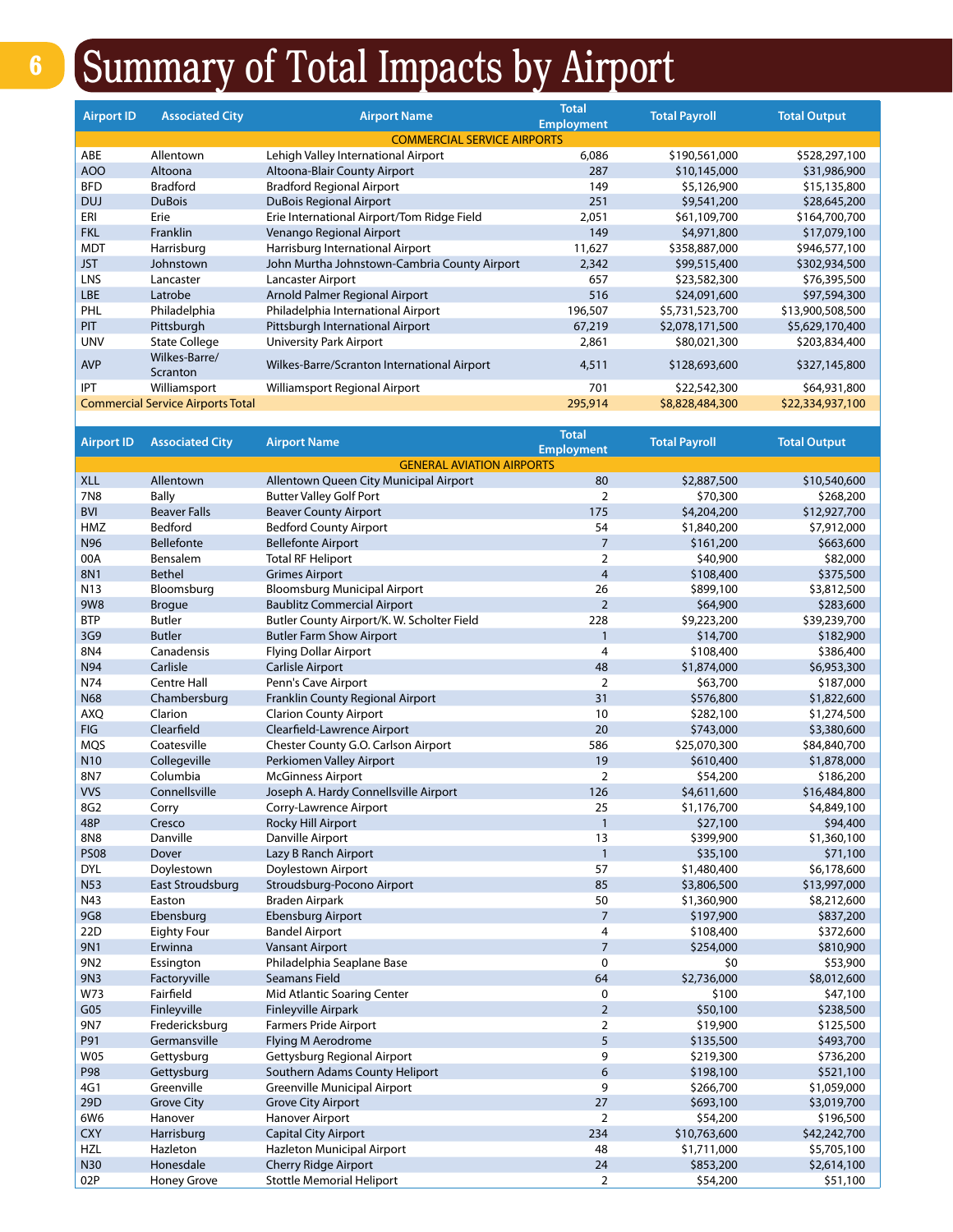| N48<br>Horsham<br>Horsham Valley Airways Inc. Heliport<br>16<br>\$625,100<br>\$3,019,000<br>IDI<br>Indiana<br>88<br>\$10,819,900<br>Indiana County/Jimmy Stewart Field Airport<br>\$2,752,200<br>$\mathbf{0}$<br>31D<br>\$0<br>Irwin<br><b>Inter County Airport</b><br>\$400<br>9<br>\$419,400<br>\$1,686,700<br>5G8<br>Jeannette<br>Greensburg Jeannette Regional Airport<br>$\overline{2}$<br>P96<br>\$54,200<br>\$224,300<br>Jersey Shore<br>Jersey Shore Airport<br>Bermudian Valley Airpark<br>$\overline{4}$<br>\$387,500<br>07N<br>Kralltown<br>\$108,400<br>$\overline{2}$<br>\$40,600<br>08N<br>Lebanon<br>Keller Brothers Airport<br>\$213,800<br>14N<br>$\overline{4}$<br>\$100,200<br>\$415,900<br>Lehighton<br><b>Beltzville Airport</b><br>58<br><b>22N</b><br>Jake Arner Memorial Airport<br>\$2,653,100<br>\$11,002,000<br>Lehighton<br>51<br>LHV<br>\$6,835,400<br>Lock Haven<br>William T. Piper Memorial Airport<br>\$1,936,000<br>$\overline{0}$<br>P09<br><b>Mars</b><br>\$0<br>\$1,800<br>Lakehill Airport<br>69<br>GKJ<br>Meadville<br>Port Meadville Airport<br>\$3,627,800<br>\$12,258,800<br>13<br>P34<br>Mifflintown<br>\$327,900<br>\$1,199,300<br><b>Mifflintown Airport</b><br><b>FWQ</b><br>138<br>\$20,477,800<br>Monongahela<br>Rostraver Airport<br>\$5,994,100<br>$\mathbf 0$<br>4G <sub>0</sub><br>Pittsburgh-Monroeville Airport<br>\$0<br>\$16,200<br>Monroeville<br>$\overline{2}$<br>\$68,800<br>\$187,300<br>P32<br>Montrose<br>Husky Haven Airport<br>10<br>O03<br><b>Morgantown Airport</b><br>\$390,700<br>\$1,867,000<br>Morgantown<br>N71<br>24<br>\$829,400<br>\$3,486,900<br>Mount Joy/Marietta<br>Donegal Springs Airpark<br>$\mathbf 0$<br>P45<br>Mount Pleasant/Scottdale Airport<br>\$0<br>\$6,600<br><b>Mount Pleasant</b><br>82<br>P99<br><b>Mount Pleasant</b><br>\$3,824,300<br>\$13,070,300<br>W.P.H.S. Heliport<br><b>MPO</b><br><b>Mount Pocono</b><br>41<br>\$1,306,700<br>\$4,929,200<br>Pocono Mountains Municipal Airport<br>26<br>9D4<br>Deck Airport<br>\$998,100<br>\$3,471,600<br>Myerstown<br><b>UCP</b><br><b>New Castle</b><br>New Castle Municipal Airport<br>33<br>\$4,439,900<br>\$1,076,300<br>7G4<br>$\overline{4}$<br>\$191,200<br><b>Blue Knob Valley Airport</b><br>\$674,100<br>Newry<br>$\overline{0}$<br>1PS <sub>0</sub><br>Osterburg<br><b>Ickes Airport</b><br>\$1,900<br>\$8,400<br>58N<br>18<br>\$2,957,800<br>Palmyra<br>Reigle Field<br>\$638,200<br>21<br><b>CKZ</b><br>Perkasie<br>Pennridge Airport<br>\$742,000<br>\$3,159,200<br><b>PNE</b><br>\$90,794,900<br>Philadelphia<br>Northeast Philadelphia Airport<br>2,068<br>\$307,276,200<br>P72<br>22<br>\$788,100<br>\$2,763,400<br>Philadelphia<br>Penn's Landing Heliport<br>LOM<br>105<br>\$3,717,500<br>\$17,217,500<br>Philadelphia<br>Wings Field<br>$\mathbf 0$<br>\$0<br>\$6,100<br>1N <sub>3</sub><br>Philipsburg<br><b>Albert Airport</b><br>PSB<br>3<br>\$157,200<br>\$711,400<br>Philipsburg<br>Mid-State Airport<br>AGC<br>Pittsburgh<br>1,739<br>\$68,368,000<br>\$329,731,600<br><b>Allegheny County Airport</b><br>$\overline{4}$<br>9G1<br>Pittsburgh<br><b>Rock Airport</b><br>\$105,700<br>\$569,100<br>$\overline{2}$<br>P15<br>Pittsfield<br>\$66,000<br><b>Brokenstraw Airport</b><br>\$281,000<br>PTW<br>106<br>Pottstown<br>Heritage Field Airport<br>\$4,924,900<br>\$18,147,800<br>16<br>N47<br>Pottstown<br>Pottstown Municipal Airport<br>\$384,100<br>\$1,827,000<br>ZER<br>Pottsville<br>Schuylkill County/Joe Zerbey Airport<br>58<br>\$1,696,500<br>\$4,691,200<br>6<br><b>N35</b><br>\$727,400<br>Punxsutawney<br>Punxsutawney Municipal Airport<br>\$175,100<br><b>UKT</b><br>62<br>Quakertown<br>Quakertown Airport<br>\$1,852,500<br>\$6,460,900<br><b>RDG</b><br>681<br>\$26,805,900<br>\$102,007,100<br>Reading<br>Reading Regional Airport/Carl A. Spaatz Field<br><b>RVL</b><br>Reedsville<br><b>Mifflin County Airport</b><br>11<br>\$286,900<br>\$1,254,000<br><b>SEG</b><br>51<br>Selinsgrove<br>Penn Valley Airport<br>\$1,225,900<br>\$3,895,100<br>N79<br>Shamokin<br>Northumberland County Airport<br>\$387,000<br>\$1,773,200<br>13<br>$\mathbf 0$<br>N42<br>Shippensburg<br>\$0<br>\$3,700<br>Shippensburg Airport<br>69N<br>5<br>\$154,900<br>\$478,000<br>Slatington<br><b>Slatington Airport</b><br>45<br><b>S37</b><br>\$1,769,200<br>Smoketown<br>Smoketown Airport<br>\$5,631,600<br>2G9<br><b>Somerset County Airport</b><br>21<br>Somerset<br>\$585,100<br>\$2,466,600<br><b>OYM</b><br>30<br>St. Marys<br>St. Marys Municipal Airport<br>\$1,048,600<br>\$3,923,400<br>5<br>70N<br>\$702,800<br>Sterling<br>Spring Hill Airport<br>\$136,100<br>$\overline{3}$<br>OP <sub>2</sub><br><b>Shoestring Aviation Airfield</b><br>\$81,300<br>\$291,400<br>Stewartstown<br>$\overline{2}$<br>71N<br>Sunbury<br><b>Sunbury Airport</b><br>\$54,200<br>\$189,900<br>6G1<br>$\overline{7}$<br>Titusville<br>\$197,200<br>\$689,500<br><b>Titusville Airport</b><br><b>N57</b><br>Toughkenamon<br>New Garden Airport<br>30<br>\$864,400<br>\$3,530,500<br>18<br>N27<br>Towanda<br><b>Bradford County Airport</b><br>\$587,100<br>\$1,598,800<br>74N<br>$\mathbf 0$<br>\$0<br><b>Tower City</b><br>Bendigo Airport<br>\$244,400<br>15<br>76N<br>Tunkhannock<br>Skyhaven Airport<br>\$441,900<br>\$1,766,300<br>79N<br>Unionville<br>12<br><b>Ridge Soaring Airport</b><br>\$297,600<br>\$1,203,200<br>AFJ<br>247<br><b>Washington County Airport</b><br>\$11,151,400<br>Washington<br>\$42,736,800<br><b>WAY</b><br><b>Greene County Airport</b><br>20<br>Waynesburg<br>\$518,200<br>\$2,078,500<br>$\overline{\mathbf{3}}$<br>Wellsboro<br>Wellsboro Johnston Airport<br>N38<br>\$24,900<br>\$390,300<br>2N <sub>5</sub><br>Wellsville<br>\$73,700<br>\$155,700<br>Kampel Airport<br>1<br>94<br><b>OQN</b><br><b>West Chester</b><br><b>Brandywine Airport</b><br>\$3,821,400<br>\$9,445,400<br><b>WBW</b><br>Wilkes-Barre Wyoming Valley Airport<br>21<br>Wilkes-Barre<br>\$218,500<br>\$3,358,600<br>$\overline{2}$<br>6G6<br>Williamsburg<br>\$54,200<br>\$183,700<br><b>Cove Valley Airport</b><br>THV<br>York<br>York Airport<br>141<br>\$5,221,700<br>\$19,309,000<br><b>PJC</b><br>51<br>Zelienople<br>Zelienople Municipal Airport<br>\$8,223,000<br>\$1,836,400<br><b>General Aviation Airports Total</b><br>8,548<br>\$339,691,800<br>\$1,310,341,000<br><b>ALL AIRPORTS TOTAL</b> | <b>Airport ID</b> | <b>Associated City</b> | <b>Airport Name</b> | <b>Total</b><br><b>Employment</b> | <b>Total Payroll</b> | <b>Total Output</b> |
|-------------------------------------------------------------------------------------------------------------------------------------------------------------------------------------------------------------------------------------------------------------------------------------------------------------------------------------------------------------------------------------------------------------------------------------------------------------------------------------------------------------------------------------------------------------------------------------------------------------------------------------------------------------------------------------------------------------------------------------------------------------------------------------------------------------------------------------------------------------------------------------------------------------------------------------------------------------------------------------------------------------------------------------------------------------------------------------------------------------------------------------------------------------------------------------------------------------------------------------------------------------------------------------------------------------------------------------------------------------------------------------------------------------------------------------------------------------------------------------------------------------------------------------------------------------------------------------------------------------------------------------------------------------------------------------------------------------------------------------------------------------------------------------------------------------------------------------------------------------------------------------------------------------------------------------------------------------------------------------------------------------------------------------------------------------------------------------------------------------------------------------------------------------------------------------------------------------------------------------------------------------------------------------------------------------------------------------------------------------------------------------------------------------------------------------------------------------------------------------------------------------------------------------------------------------------------------------------------------------------------------------------------------------------------------------------------------------------------------------------------------------------------------------------------------------------------------------------------------------------------------------------------------------------------------------------------------------------------------------------------------------------------------------------------------------------------------------------------------------------------------------------------------------------------------------------------------------------------------------------------------------------------------------------------------------------------------------------------------------------------------------------------------------------------------------------------------------------------------------------------------------------------------------------------------------------------------------------------------------------------------------------------------------------------------------------------------------------------------------------------------------------------------------------------------------------------------------------------------------------------------------------------------------------------------------------------------------------------------------------------------------------------------------------------------------------------------------------------------------------------------------------------------------------------------------------------------------------------------------------------------------------------------------------------------------------------------------------------------------------------------------------------------------------------------------------------------------------------------------------------------------------------------------------------------------------------------------------------------------------------------------------------------------------------------------------------------------------------------------------------------------------------------------------------------------------------------------------------------------------------------------------------------------------------------------------------------------------------------------------------------------------------------------------------------------------------------------------------------------------------------------------------------------------------------------------------------------------------------------------------------------------------------------------------------------------------------------------------------------------------------------------------------------------------------------------------------------------------------------------------------------------------------------------------------------------------------------------------------------------------------------------------------------------------------------------------------------------------------------------------------------------------------------------------------------------------------------------------------------------------------------------------------------------------------------------------------------------------------------------------------------------------------------------------------------------------------------------------------------------------------------------------------------------------------------------------------------------------------------------------------------------------------------------------------------------------------------------------------------------------------------------|-------------------|------------------------|---------------------|-----------------------------------|----------------------|---------------------|
|                                                                                                                                                                                                                                                                                                                                                                                                                                                                                                                                                                                                                                                                                                                                                                                                                                                                                                                                                                                                                                                                                                                                                                                                                                                                                                                                                                                                                                                                                                                                                                                                                                                                                                                                                                                                                                                                                                                                                                                                                                                                                                                                                                                                                                                                                                                                                                                                                                                                                                                                                                                                                                                                                                                                                                                                                                                                                                                                                                                                                                                                                                                                                                                                                                                                                                                                                                                                                                                                                                                                                                                                                                                                                                                                                                                                                                                                                                                                                                                                                                                                                                                                                                                                                                                                                                                                                                                                                                                                                                                                                                                                                                                                                                                                                                                                                                                                                                                                                                                                                                                                                                                                                                                                                                                                                                                                                                                                                                                                                                                                                                                                                                                                                                                                                                                                                                                                                                                                                                                                                                                                                                                                                                                                                                                                                                                                                                                           |                   |                        |                     |                                   |                      |                     |
|                                                                                                                                                                                                                                                                                                                                                                                                                                                                                                                                                                                                                                                                                                                                                                                                                                                                                                                                                                                                                                                                                                                                                                                                                                                                                                                                                                                                                                                                                                                                                                                                                                                                                                                                                                                                                                                                                                                                                                                                                                                                                                                                                                                                                                                                                                                                                                                                                                                                                                                                                                                                                                                                                                                                                                                                                                                                                                                                                                                                                                                                                                                                                                                                                                                                                                                                                                                                                                                                                                                                                                                                                                                                                                                                                                                                                                                                                                                                                                                                                                                                                                                                                                                                                                                                                                                                                                                                                                                                                                                                                                                                                                                                                                                                                                                                                                                                                                                                                                                                                                                                                                                                                                                                                                                                                                                                                                                                                                                                                                                                                                                                                                                                                                                                                                                                                                                                                                                                                                                                                                                                                                                                                                                                                                                                                                                                                                                           |                   |                        |                     |                                   |                      |                     |
|                                                                                                                                                                                                                                                                                                                                                                                                                                                                                                                                                                                                                                                                                                                                                                                                                                                                                                                                                                                                                                                                                                                                                                                                                                                                                                                                                                                                                                                                                                                                                                                                                                                                                                                                                                                                                                                                                                                                                                                                                                                                                                                                                                                                                                                                                                                                                                                                                                                                                                                                                                                                                                                                                                                                                                                                                                                                                                                                                                                                                                                                                                                                                                                                                                                                                                                                                                                                                                                                                                                                                                                                                                                                                                                                                                                                                                                                                                                                                                                                                                                                                                                                                                                                                                                                                                                                                                                                                                                                                                                                                                                                                                                                                                                                                                                                                                                                                                                                                                                                                                                                                                                                                                                                                                                                                                                                                                                                                                                                                                                                                                                                                                                                                                                                                                                                                                                                                                                                                                                                                                                                                                                                                                                                                                                                                                                                                                                           |                   |                        |                     |                                   |                      |                     |
|                                                                                                                                                                                                                                                                                                                                                                                                                                                                                                                                                                                                                                                                                                                                                                                                                                                                                                                                                                                                                                                                                                                                                                                                                                                                                                                                                                                                                                                                                                                                                                                                                                                                                                                                                                                                                                                                                                                                                                                                                                                                                                                                                                                                                                                                                                                                                                                                                                                                                                                                                                                                                                                                                                                                                                                                                                                                                                                                                                                                                                                                                                                                                                                                                                                                                                                                                                                                                                                                                                                                                                                                                                                                                                                                                                                                                                                                                                                                                                                                                                                                                                                                                                                                                                                                                                                                                                                                                                                                                                                                                                                                                                                                                                                                                                                                                                                                                                                                                                                                                                                                                                                                                                                                                                                                                                                                                                                                                                                                                                                                                                                                                                                                                                                                                                                                                                                                                                                                                                                                                                                                                                                                                                                                                                                                                                                                                                                           |                   |                        |                     |                                   |                      |                     |
|                                                                                                                                                                                                                                                                                                                                                                                                                                                                                                                                                                                                                                                                                                                                                                                                                                                                                                                                                                                                                                                                                                                                                                                                                                                                                                                                                                                                                                                                                                                                                                                                                                                                                                                                                                                                                                                                                                                                                                                                                                                                                                                                                                                                                                                                                                                                                                                                                                                                                                                                                                                                                                                                                                                                                                                                                                                                                                                                                                                                                                                                                                                                                                                                                                                                                                                                                                                                                                                                                                                                                                                                                                                                                                                                                                                                                                                                                                                                                                                                                                                                                                                                                                                                                                                                                                                                                                                                                                                                                                                                                                                                                                                                                                                                                                                                                                                                                                                                                                                                                                                                                                                                                                                                                                                                                                                                                                                                                                                                                                                                                                                                                                                                                                                                                                                                                                                                                                                                                                                                                                                                                                                                                                                                                                                                                                                                                                                           |                   |                        |                     |                                   |                      |                     |
|                                                                                                                                                                                                                                                                                                                                                                                                                                                                                                                                                                                                                                                                                                                                                                                                                                                                                                                                                                                                                                                                                                                                                                                                                                                                                                                                                                                                                                                                                                                                                                                                                                                                                                                                                                                                                                                                                                                                                                                                                                                                                                                                                                                                                                                                                                                                                                                                                                                                                                                                                                                                                                                                                                                                                                                                                                                                                                                                                                                                                                                                                                                                                                                                                                                                                                                                                                                                                                                                                                                                                                                                                                                                                                                                                                                                                                                                                                                                                                                                                                                                                                                                                                                                                                                                                                                                                                                                                                                                                                                                                                                                                                                                                                                                                                                                                                                                                                                                                                                                                                                                                                                                                                                                                                                                                                                                                                                                                                                                                                                                                                                                                                                                                                                                                                                                                                                                                                                                                                                                                                                                                                                                                                                                                                                                                                                                                                                           |                   |                        |                     |                                   |                      |                     |
|                                                                                                                                                                                                                                                                                                                                                                                                                                                                                                                                                                                                                                                                                                                                                                                                                                                                                                                                                                                                                                                                                                                                                                                                                                                                                                                                                                                                                                                                                                                                                                                                                                                                                                                                                                                                                                                                                                                                                                                                                                                                                                                                                                                                                                                                                                                                                                                                                                                                                                                                                                                                                                                                                                                                                                                                                                                                                                                                                                                                                                                                                                                                                                                                                                                                                                                                                                                                                                                                                                                                                                                                                                                                                                                                                                                                                                                                                                                                                                                                                                                                                                                                                                                                                                                                                                                                                                                                                                                                                                                                                                                                                                                                                                                                                                                                                                                                                                                                                                                                                                                                                                                                                                                                                                                                                                                                                                                                                                                                                                                                                                                                                                                                                                                                                                                                                                                                                                                                                                                                                                                                                                                                                                                                                                                                                                                                                                                           |                   |                        |                     |                                   |                      |                     |
|                                                                                                                                                                                                                                                                                                                                                                                                                                                                                                                                                                                                                                                                                                                                                                                                                                                                                                                                                                                                                                                                                                                                                                                                                                                                                                                                                                                                                                                                                                                                                                                                                                                                                                                                                                                                                                                                                                                                                                                                                                                                                                                                                                                                                                                                                                                                                                                                                                                                                                                                                                                                                                                                                                                                                                                                                                                                                                                                                                                                                                                                                                                                                                                                                                                                                                                                                                                                                                                                                                                                                                                                                                                                                                                                                                                                                                                                                                                                                                                                                                                                                                                                                                                                                                                                                                                                                                                                                                                                                                                                                                                                                                                                                                                                                                                                                                                                                                                                                                                                                                                                                                                                                                                                                                                                                                                                                                                                                                                                                                                                                                                                                                                                                                                                                                                                                                                                                                                                                                                                                                                                                                                                                                                                                                                                                                                                                                                           |                   |                        |                     |                                   |                      |                     |
|                                                                                                                                                                                                                                                                                                                                                                                                                                                                                                                                                                                                                                                                                                                                                                                                                                                                                                                                                                                                                                                                                                                                                                                                                                                                                                                                                                                                                                                                                                                                                                                                                                                                                                                                                                                                                                                                                                                                                                                                                                                                                                                                                                                                                                                                                                                                                                                                                                                                                                                                                                                                                                                                                                                                                                                                                                                                                                                                                                                                                                                                                                                                                                                                                                                                                                                                                                                                                                                                                                                                                                                                                                                                                                                                                                                                                                                                                                                                                                                                                                                                                                                                                                                                                                                                                                                                                                                                                                                                                                                                                                                                                                                                                                                                                                                                                                                                                                                                                                                                                                                                                                                                                                                                                                                                                                                                                                                                                                                                                                                                                                                                                                                                                                                                                                                                                                                                                                                                                                                                                                                                                                                                                                                                                                                                                                                                                                                           |                   |                        |                     |                                   |                      |                     |
|                                                                                                                                                                                                                                                                                                                                                                                                                                                                                                                                                                                                                                                                                                                                                                                                                                                                                                                                                                                                                                                                                                                                                                                                                                                                                                                                                                                                                                                                                                                                                                                                                                                                                                                                                                                                                                                                                                                                                                                                                                                                                                                                                                                                                                                                                                                                                                                                                                                                                                                                                                                                                                                                                                                                                                                                                                                                                                                                                                                                                                                                                                                                                                                                                                                                                                                                                                                                                                                                                                                                                                                                                                                                                                                                                                                                                                                                                                                                                                                                                                                                                                                                                                                                                                                                                                                                                                                                                                                                                                                                                                                                                                                                                                                                                                                                                                                                                                                                                                                                                                                                                                                                                                                                                                                                                                                                                                                                                                                                                                                                                                                                                                                                                                                                                                                                                                                                                                                                                                                                                                                                                                                                                                                                                                                                                                                                                                                           |                   |                        |                     |                                   |                      |                     |
|                                                                                                                                                                                                                                                                                                                                                                                                                                                                                                                                                                                                                                                                                                                                                                                                                                                                                                                                                                                                                                                                                                                                                                                                                                                                                                                                                                                                                                                                                                                                                                                                                                                                                                                                                                                                                                                                                                                                                                                                                                                                                                                                                                                                                                                                                                                                                                                                                                                                                                                                                                                                                                                                                                                                                                                                                                                                                                                                                                                                                                                                                                                                                                                                                                                                                                                                                                                                                                                                                                                                                                                                                                                                                                                                                                                                                                                                                                                                                                                                                                                                                                                                                                                                                                                                                                                                                                                                                                                                                                                                                                                                                                                                                                                                                                                                                                                                                                                                                                                                                                                                                                                                                                                                                                                                                                                                                                                                                                                                                                                                                                                                                                                                                                                                                                                                                                                                                                                                                                                                                                                                                                                                                                                                                                                                                                                                                                                           |                   |                        |                     |                                   |                      |                     |
|                                                                                                                                                                                                                                                                                                                                                                                                                                                                                                                                                                                                                                                                                                                                                                                                                                                                                                                                                                                                                                                                                                                                                                                                                                                                                                                                                                                                                                                                                                                                                                                                                                                                                                                                                                                                                                                                                                                                                                                                                                                                                                                                                                                                                                                                                                                                                                                                                                                                                                                                                                                                                                                                                                                                                                                                                                                                                                                                                                                                                                                                                                                                                                                                                                                                                                                                                                                                                                                                                                                                                                                                                                                                                                                                                                                                                                                                                                                                                                                                                                                                                                                                                                                                                                                                                                                                                                                                                                                                                                                                                                                                                                                                                                                                                                                                                                                                                                                                                                                                                                                                                                                                                                                                                                                                                                                                                                                                                                                                                                                                                                                                                                                                                                                                                                                                                                                                                                                                                                                                                                                                                                                                                                                                                                                                                                                                                                                           |                   |                        |                     |                                   |                      |                     |
|                                                                                                                                                                                                                                                                                                                                                                                                                                                                                                                                                                                                                                                                                                                                                                                                                                                                                                                                                                                                                                                                                                                                                                                                                                                                                                                                                                                                                                                                                                                                                                                                                                                                                                                                                                                                                                                                                                                                                                                                                                                                                                                                                                                                                                                                                                                                                                                                                                                                                                                                                                                                                                                                                                                                                                                                                                                                                                                                                                                                                                                                                                                                                                                                                                                                                                                                                                                                                                                                                                                                                                                                                                                                                                                                                                                                                                                                                                                                                                                                                                                                                                                                                                                                                                                                                                                                                                                                                                                                                                                                                                                                                                                                                                                                                                                                                                                                                                                                                                                                                                                                                                                                                                                                                                                                                                                                                                                                                                                                                                                                                                                                                                                                                                                                                                                                                                                                                                                                                                                                                                                                                                                                                                                                                                                                                                                                                                                           |                   |                        |                     |                                   |                      |                     |
|                                                                                                                                                                                                                                                                                                                                                                                                                                                                                                                                                                                                                                                                                                                                                                                                                                                                                                                                                                                                                                                                                                                                                                                                                                                                                                                                                                                                                                                                                                                                                                                                                                                                                                                                                                                                                                                                                                                                                                                                                                                                                                                                                                                                                                                                                                                                                                                                                                                                                                                                                                                                                                                                                                                                                                                                                                                                                                                                                                                                                                                                                                                                                                                                                                                                                                                                                                                                                                                                                                                                                                                                                                                                                                                                                                                                                                                                                                                                                                                                                                                                                                                                                                                                                                                                                                                                                                                                                                                                                                                                                                                                                                                                                                                                                                                                                                                                                                                                                                                                                                                                                                                                                                                                                                                                                                                                                                                                                                                                                                                                                                                                                                                                                                                                                                                                                                                                                                                                                                                                                                                                                                                                                                                                                                                                                                                                                                                           |                   |                        |                     |                                   |                      |                     |
|                                                                                                                                                                                                                                                                                                                                                                                                                                                                                                                                                                                                                                                                                                                                                                                                                                                                                                                                                                                                                                                                                                                                                                                                                                                                                                                                                                                                                                                                                                                                                                                                                                                                                                                                                                                                                                                                                                                                                                                                                                                                                                                                                                                                                                                                                                                                                                                                                                                                                                                                                                                                                                                                                                                                                                                                                                                                                                                                                                                                                                                                                                                                                                                                                                                                                                                                                                                                                                                                                                                                                                                                                                                                                                                                                                                                                                                                                                                                                                                                                                                                                                                                                                                                                                                                                                                                                                                                                                                                                                                                                                                                                                                                                                                                                                                                                                                                                                                                                                                                                                                                                                                                                                                                                                                                                                                                                                                                                                                                                                                                                                                                                                                                                                                                                                                                                                                                                                                                                                                                                                                                                                                                                                                                                                                                                                                                                                                           |                   |                        |                     |                                   |                      |                     |
|                                                                                                                                                                                                                                                                                                                                                                                                                                                                                                                                                                                                                                                                                                                                                                                                                                                                                                                                                                                                                                                                                                                                                                                                                                                                                                                                                                                                                                                                                                                                                                                                                                                                                                                                                                                                                                                                                                                                                                                                                                                                                                                                                                                                                                                                                                                                                                                                                                                                                                                                                                                                                                                                                                                                                                                                                                                                                                                                                                                                                                                                                                                                                                                                                                                                                                                                                                                                                                                                                                                                                                                                                                                                                                                                                                                                                                                                                                                                                                                                                                                                                                                                                                                                                                                                                                                                                                                                                                                                                                                                                                                                                                                                                                                                                                                                                                                                                                                                                                                                                                                                                                                                                                                                                                                                                                                                                                                                                                                                                                                                                                                                                                                                                                                                                                                                                                                                                                                                                                                                                                                                                                                                                                                                                                                                                                                                                                                           |                   |                        |                     |                                   |                      |                     |
|                                                                                                                                                                                                                                                                                                                                                                                                                                                                                                                                                                                                                                                                                                                                                                                                                                                                                                                                                                                                                                                                                                                                                                                                                                                                                                                                                                                                                                                                                                                                                                                                                                                                                                                                                                                                                                                                                                                                                                                                                                                                                                                                                                                                                                                                                                                                                                                                                                                                                                                                                                                                                                                                                                                                                                                                                                                                                                                                                                                                                                                                                                                                                                                                                                                                                                                                                                                                                                                                                                                                                                                                                                                                                                                                                                                                                                                                                                                                                                                                                                                                                                                                                                                                                                                                                                                                                                                                                                                                                                                                                                                                                                                                                                                                                                                                                                                                                                                                                                                                                                                                                                                                                                                                                                                                                                                                                                                                                                                                                                                                                                                                                                                                                                                                                                                                                                                                                                                                                                                                                                                                                                                                                                                                                                                                                                                                                                                           |                   |                        |                     |                                   |                      |                     |
|                                                                                                                                                                                                                                                                                                                                                                                                                                                                                                                                                                                                                                                                                                                                                                                                                                                                                                                                                                                                                                                                                                                                                                                                                                                                                                                                                                                                                                                                                                                                                                                                                                                                                                                                                                                                                                                                                                                                                                                                                                                                                                                                                                                                                                                                                                                                                                                                                                                                                                                                                                                                                                                                                                                                                                                                                                                                                                                                                                                                                                                                                                                                                                                                                                                                                                                                                                                                                                                                                                                                                                                                                                                                                                                                                                                                                                                                                                                                                                                                                                                                                                                                                                                                                                                                                                                                                                                                                                                                                                                                                                                                                                                                                                                                                                                                                                                                                                                                                                                                                                                                                                                                                                                                                                                                                                                                                                                                                                                                                                                                                                                                                                                                                                                                                                                                                                                                                                                                                                                                                                                                                                                                                                                                                                                                                                                                                                                           |                   |                        |                     |                                   |                      |                     |
|                                                                                                                                                                                                                                                                                                                                                                                                                                                                                                                                                                                                                                                                                                                                                                                                                                                                                                                                                                                                                                                                                                                                                                                                                                                                                                                                                                                                                                                                                                                                                                                                                                                                                                                                                                                                                                                                                                                                                                                                                                                                                                                                                                                                                                                                                                                                                                                                                                                                                                                                                                                                                                                                                                                                                                                                                                                                                                                                                                                                                                                                                                                                                                                                                                                                                                                                                                                                                                                                                                                                                                                                                                                                                                                                                                                                                                                                                                                                                                                                                                                                                                                                                                                                                                                                                                                                                                                                                                                                                                                                                                                                                                                                                                                                                                                                                                                                                                                                                                                                                                                                                                                                                                                                                                                                                                                                                                                                                                                                                                                                                                                                                                                                                                                                                                                                                                                                                                                                                                                                                                                                                                                                                                                                                                                                                                                                                                                           |                   |                        |                     |                                   |                      |                     |
|                                                                                                                                                                                                                                                                                                                                                                                                                                                                                                                                                                                                                                                                                                                                                                                                                                                                                                                                                                                                                                                                                                                                                                                                                                                                                                                                                                                                                                                                                                                                                                                                                                                                                                                                                                                                                                                                                                                                                                                                                                                                                                                                                                                                                                                                                                                                                                                                                                                                                                                                                                                                                                                                                                                                                                                                                                                                                                                                                                                                                                                                                                                                                                                                                                                                                                                                                                                                                                                                                                                                                                                                                                                                                                                                                                                                                                                                                                                                                                                                                                                                                                                                                                                                                                                                                                                                                                                                                                                                                                                                                                                                                                                                                                                                                                                                                                                                                                                                                                                                                                                                                                                                                                                                                                                                                                                                                                                                                                                                                                                                                                                                                                                                                                                                                                                                                                                                                                                                                                                                                                                                                                                                                                                                                                                                                                                                                                                           |                   |                        |                     |                                   |                      |                     |
|                                                                                                                                                                                                                                                                                                                                                                                                                                                                                                                                                                                                                                                                                                                                                                                                                                                                                                                                                                                                                                                                                                                                                                                                                                                                                                                                                                                                                                                                                                                                                                                                                                                                                                                                                                                                                                                                                                                                                                                                                                                                                                                                                                                                                                                                                                                                                                                                                                                                                                                                                                                                                                                                                                                                                                                                                                                                                                                                                                                                                                                                                                                                                                                                                                                                                                                                                                                                                                                                                                                                                                                                                                                                                                                                                                                                                                                                                                                                                                                                                                                                                                                                                                                                                                                                                                                                                                                                                                                                                                                                                                                                                                                                                                                                                                                                                                                                                                                                                                                                                                                                                                                                                                                                                                                                                                                                                                                                                                                                                                                                                                                                                                                                                                                                                                                                                                                                                                                                                                                                                                                                                                                                                                                                                                                                                                                                                                                           |                   |                        |                     |                                   |                      |                     |
|                                                                                                                                                                                                                                                                                                                                                                                                                                                                                                                                                                                                                                                                                                                                                                                                                                                                                                                                                                                                                                                                                                                                                                                                                                                                                                                                                                                                                                                                                                                                                                                                                                                                                                                                                                                                                                                                                                                                                                                                                                                                                                                                                                                                                                                                                                                                                                                                                                                                                                                                                                                                                                                                                                                                                                                                                                                                                                                                                                                                                                                                                                                                                                                                                                                                                                                                                                                                                                                                                                                                                                                                                                                                                                                                                                                                                                                                                                                                                                                                                                                                                                                                                                                                                                                                                                                                                                                                                                                                                                                                                                                                                                                                                                                                                                                                                                                                                                                                                                                                                                                                                                                                                                                                                                                                                                                                                                                                                                                                                                                                                                                                                                                                                                                                                                                                                                                                                                                                                                                                                                                                                                                                                                                                                                                                                                                                                                                           |                   |                        |                     |                                   |                      |                     |
|                                                                                                                                                                                                                                                                                                                                                                                                                                                                                                                                                                                                                                                                                                                                                                                                                                                                                                                                                                                                                                                                                                                                                                                                                                                                                                                                                                                                                                                                                                                                                                                                                                                                                                                                                                                                                                                                                                                                                                                                                                                                                                                                                                                                                                                                                                                                                                                                                                                                                                                                                                                                                                                                                                                                                                                                                                                                                                                                                                                                                                                                                                                                                                                                                                                                                                                                                                                                                                                                                                                                                                                                                                                                                                                                                                                                                                                                                                                                                                                                                                                                                                                                                                                                                                                                                                                                                                                                                                                                                                                                                                                                                                                                                                                                                                                                                                                                                                                                                                                                                                                                                                                                                                                                                                                                                                                                                                                                                                                                                                                                                                                                                                                                                                                                                                                                                                                                                                                                                                                                                                                                                                                                                                                                                                                                                                                                                                                           |                   |                        |                     |                                   |                      |                     |
|                                                                                                                                                                                                                                                                                                                                                                                                                                                                                                                                                                                                                                                                                                                                                                                                                                                                                                                                                                                                                                                                                                                                                                                                                                                                                                                                                                                                                                                                                                                                                                                                                                                                                                                                                                                                                                                                                                                                                                                                                                                                                                                                                                                                                                                                                                                                                                                                                                                                                                                                                                                                                                                                                                                                                                                                                                                                                                                                                                                                                                                                                                                                                                                                                                                                                                                                                                                                                                                                                                                                                                                                                                                                                                                                                                                                                                                                                                                                                                                                                                                                                                                                                                                                                                                                                                                                                                                                                                                                                                                                                                                                                                                                                                                                                                                                                                                                                                                                                                                                                                                                                                                                                                                                                                                                                                                                                                                                                                                                                                                                                                                                                                                                                                                                                                                                                                                                                                                                                                                                                                                                                                                                                                                                                                                                                                                                                                                           |                   |                        |                     |                                   |                      |                     |
|                                                                                                                                                                                                                                                                                                                                                                                                                                                                                                                                                                                                                                                                                                                                                                                                                                                                                                                                                                                                                                                                                                                                                                                                                                                                                                                                                                                                                                                                                                                                                                                                                                                                                                                                                                                                                                                                                                                                                                                                                                                                                                                                                                                                                                                                                                                                                                                                                                                                                                                                                                                                                                                                                                                                                                                                                                                                                                                                                                                                                                                                                                                                                                                                                                                                                                                                                                                                                                                                                                                                                                                                                                                                                                                                                                                                                                                                                                                                                                                                                                                                                                                                                                                                                                                                                                                                                                                                                                                                                                                                                                                                                                                                                                                                                                                                                                                                                                                                                                                                                                                                                                                                                                                                                                                                                                                                                                                                                                                                                                                                                                                                                                                                                                                                                                                                                                                                                                                                                                                                                                                                                                                                                                                                                                                                                                                                                                                           |                   |                        |                     |                                   |                      |                     |
|                                                                                                                                                                                                                                                                                                                                                                                                                                                                                                                                                                                                                                                                                                                                                                                                                                                                                                                                                                                                                                                                                                                                                                                                                                                                                                                                                                                                                                                                                                                                                                                                                                                                                                                                                                                                                                                                                                                                                                                                                                                                                                                                                                                                                                                                                                                                                                                                                                                                                                                                                                                                                                                                                                                                                                                                                                                                                                                                                                                                                                                                                                                                                                                                                                                                                                                                                                                                                                                                                                                                                                                                                                                                                                                                                                                                                                                                                                                                                                                                                                                                                                                                                                                                                                                                                                                                                                                                                                                                                                                                                                                                                                                                                                                                                                                                                                                                                                                                                                                                                                                                                                                                                                                                                                                                                                                                                                                                                                                                                                                                                                                                                                                                                                                                                                                                                                                                                                                                                                                                                                                                                                                                                                                                                                                                                                                                                                                           |                   |                        |                     |                                   |                      |                     |
|                                                                                                                                                                                                                                                                                                                                                                                                                                                                                                                                                                                                                                                                                                                                                                                                                                                                                                                                                                                                                                                                                                                                                                                                                                                                                                                                                                                                                                                                                                                                                                                                                                                                                                                                                                                                                                                                                                                                                                                                                                                                                                                                                                                                                                                                                                                                                                                                                                                                                                                                                                                                                                                                                                                                                                                                                                                                                                                                                                                                                                                                                                                                                                                                                                                                                                                                                                                                                                                                                                                                                                                                                                                                                                                                                                                                                                                                                                                                                                                                                                                                                                                                                                                                                                                                                                                                                                                                                                                                                                                                                                                                                                                                                                                                                                                                                                                                                                                                                                                                                                                                                                                                                                                                                                                                                                                                                                                                                                                                                                                                                                                                                                                                                                                                                                                                                                                                                                                                                                                                                                                                                                                                                                                                                                                                                                                                                                                           |                   |                        |                     |                                   |                      |                     |
|                                                                                                                                                                                                                                                                                                                                                                                                                                                                                                                                                                                                                                                                                                                                                                                                                                                                                                                                                                                                                                                                                                                                                                                                                                                                                                                                                                                                                                                                                                                                                                                                                                                                                                                                                                                                                                                                                                                                                                                                                                                                                                                                                                                                                                                                                                                                                                                                                                                                                                                                                                                                                                                                                                                                                                                                                                                                                                                                                                                                                                                                                                                                                                                                                                                                                                                                                                                                                                                                                                                                                                                                                                                                                                                                                                                                                                                                                                                                                                                                                                                                                                                                                                                                                                                                                                                                                                                                                                                                                                                                                                                                                                                                                                                                                                                                                                                                                                                                                                                                                                                                                                                                                                                                                                                                                                                                                                                                                                                                                                                                                                                                                                                                                                                                                                                                                                                                                                                                                                                                                                                                                                                                                                                                                                                                                                                                                                                           |                   |                        |                     |                                   |                      |                     |
|                                                                                                                                                                                                                                                                                                                                                                                                                                                                                                                                                                                                                                                                                                                                                                                                                                                                                                                                                                                                                                                                                                                                                                                                                                                                                                                                                                                                                                                                                                                                                                                                                                                                                                                                                                                                                                                                                                                                                                                                                                                                                                                                                                                                                                                                                                                                                                                                                                                                                                                                                                                                                                                                                                                                                                                                                                                                                                                                                                                                                                                                                                                                                                                                                                                                                                                                                                                                                                                                                                                                                                                                                                                                                                                                                                                                                                                                                                                                                                                                                                                                                                                                                                                                                                                                                                                                                                                                                                                                                                                                                                                                                                                                                                                                                                                                                                                                                                                                                                                                                                                                                                                                                                                                                                                                                                                                                                                                                                                                                                                                                                                                                                                                                                                                                                                                                                                                                                                                                                                                                                                                                                                                                                                                                                                                                                                                                                                           |                   |                        |                     |                                   |                      |                     |
|                                                                                                                                                                                                                                                                                                                                                                                                                                                                                                                                                                                                                                                                                                                                                                                                                                                                                                                                                                                                                                                                                                                                                                                                                                                                                                                                                                                                                                                                                                                                                                                                                                                                                                                                                                                                                                                                                                                                                                                                                                                                                                                                                                                                                                                                                                                                                                                                                                                                                                                                                                                                                                                                                                                                                                                                                                                                                                                                                                                                                                                                                                                                                                                                                                                                                                                                                                                                                                                                                                                                                                                                                                                                                                                                                                                                                                                                                                                                                                                                                                                                                                                                                                                                                                                                                                                                                                                                                                                                                                                                                                                                                                                                                                                                                                                                                                                                                                                                                                                                                                                                                                                                                                                                                                                                                                                                                                                                                                                                                                                                                                                                                                                                                                                                                                                                                                                                                                                                                                                                                                                                                                                                                                                                                                                                                                                                                                                           |                   |                        |                     |                                   |                      |                     |
|                                                                                                                                                                                                                                                                                                                                                                                                                                                                                                                                                                                                                                                                                                                                                                                                                                                                                                                                                                                                                                                                                                                                                                                                                                                                                                                                                                                                                                                                                                                                                                                                                                                                                                                                                                                                                                                                                                                                                                                                                                                                                                                                                                                                                                                                                                                                                                                                                                                                                                                                                                                                                                                                                                                                                                                                                                                                                                                                                                                                                                                                                                                                                                                                                                                                                                                                                                                                                                                                                                                                                                                                                                                                                                                                                                                                                                                                                                                                                                                                                                                                                                                                                                                                                                                                                                                                                                                                                                                                                                                                                                                                                                                                                                                                                                                                                                                                                                                                                                                                                                                                                                                                                                                                                                                                                                                                                                                                                                                                                                                                                                                                                                                                                                                                                                                                                                                                                                                                                                                                                                                                                                                                                                                                                                                                                                                                                                                           |                   |                        |                     |                                   |                      |                     |
|                                                                                                                                                                                                                                                                                                                                                                                                                                                                                                                                                                                                                                                                                                                                                                                                                                                                                                                                                                                                                                                                                                                                                                                                                                                                                                                                                                                                                                                                                                                                                                                                                                                                                                                                                                                                                                                                                                                                                                                                                                                                                                                                                                                                                                                                                                                                                                                                                                                                                                                                                                                                                                                                                                                                                                                                                                                                                                                                                                                                                                                                                                                                                                                                                                                                                                                                                                                                                                                                                                                                                                                                                                                                                                                                                                                                                                                                                                                                                                                                                                                                                                                                                                                                                                                                                                                                                                                                                                                                                                                                                                                                                                                                                                                                                                                                                                                                                                                                                                                                                                                                                                                                                                                                                                                                                                                                                                                                                                                                                                                                                                                                                                                                                                                                                                                                                                                                                                                                                                                                                                                                                                                                                                                                                                                                                                                                                                                           |                   |                        |                     |                                   |                      |                     |
|                                                                                                                                                                                                                                                                                                                                                                                                                                                                                                                                                                                                                                                                                                                                                                                                                                                                                                                                                                                                                                                                                                                                                                                                                                                                                                                                                                                                                                                                                                                                                                                                                                                                                                                                                                                                                                                                                                                                                                                                                                                                                                                                                                                                                                                                                                                                                                                                                                                                                                                                                                                                                                                                                                                                                                                                                                                                                                                                                                                                                                                                                                                                                                                                                                                                                                                                                                                                                                                                                                                                                                                                                                                                                                                                                                                                                                                                                                                                                                                                                                                                                                                                                                                                                                                                                                                                                                                                                                                                                                                                                                                                                                                                                                                                                                                                                                                                                                                                                                                                                                                                                                                                                                                                                                                                                                                                                                                                                                                                                                                                                                                                                                                                                                                                                                                                                                                                                                                                                                                                                                                                                                                                                                                                                                                                                                                                                                                           |                   |                        |                     |                                   |                      |                     |
|                                                                                                                                                                                                                                                                                                                                                                                                                                                                                                                                                                                                                                                                                                                                                                                                                                                                                                                                                                                                                                                                                                                                                                                                                                                                                                                                                                                                                                                                                                                                                                                                                                                                                                                                                                                                                                                                                                                                                                                                                                                                                                                                                                                                                                                                                                                                                                                                                                                                                                                                                                                                                                                                                                                                                                                                                                                                                                                                                                                                                                                                                                                                                                                                                                                                                                                                                                                                                                                                                                                                                                                                                                                                                                                                                                                                                                                                                                                                                                                                                                                                                                                                                                                                                                                                                                                                                                                                                                                                                                                                                                                                                                                                                                                                                                                                                                                                                                                                                                                                                                                                                                                                                                                                                                                                                                                                                                                                                                                                                                                                                                                                                                                                                                                                                                                                                                                                                                                                                                                                                                                                                                                                                                                                                                                                                                                                                                                           |                   |                        |                     |                                   |                      |                     |
|                                                                                                                                                                                                                                                                                                                                                                                                                                                                                                                                                                                                                                                                                                                                                                                                                                                                                                                                                                                                                                                                                                                                                                                                                                                                                                                                                                                                                                                                                                                                                                                                                                                                                                                                                                                                                                                                                                                                                                                                                                                                                                                                                                                                                                                                                                                                                                                                                                                                                                                                                                                                                                                                                                                                                                                                                                                                                                                                                                                                                                                                                                                                                                                                                                                                                                                                                                                                                                                                                                                                                                                                                                                                                                                                                                                                                                                                                                                                                                                                                                                                                                                                                                                                                                                                                                                                                                                                                                                                                                                                                                                                                                                                                                                                                                                                                                                                                                                                                                                                                                                                                                                                                                                                                                                                                                                                                                                                                                                                                                                                                                                                                                                                                                                                                                                                                                                                                                                                                                                                                                                                                                                                                                                                                                                                                                                                                                                           |                   |                        |                     |                                   |                      |                     |
|                                                                                                                                                                                                                                                                                                                                                                                                                                                                                                                                                                                                                                                                                                                                                                                                                                                                                                                                                                                                                                                                                                                                                                                                                                                                                                                                                                                                                                                                                                                                                                                                                                                                                                                                                                                                                                                                                                                                                                                                                                                                                                                                                                                                                                                                                                                                                                                                                                                                                                                                                                                                                                                                                                                                                                                                                                                                                                                                                                                                                                                                                                                                                                                                                                                                                                                                                                                                                                                                                                                                                                                                                                                                                                                                                                                                                                                                                                                                                                                                                                                                                                                                                                                                                                                                                                                                                                                                                                                                                                                                                                                                                                                                                                                                                                                                                                                                                                                                                                                                                                                                                                                                                                                                                                                                                                                                                                                                                                                                                                                                                                                                                                                                                                                                                                                                                                                                                                                                                                                                                                                                                                                                                                                                                                                                                                                                                                                           |                   |                        |                     |                                   |                      |                     |
|                                                                                                                                                                                                                                                                                                                                                                                                                                                                                                                                                                                                                                                                                                                                                                                                                                                                                                                                                                                                                                                                                                                                                                                                                                                                                                                                                                                                                                                                                                                                                                                                                                                                                                                                                                                                                                                                                                                                                                                                                                                                                                                                                                                                                                                                                                                                                                                                                                                                                                                                                                                                                                                                                                                                                                                                                                                                                                                                                                                                                                                                                                                                                                                                                                                                                                                                                                                                                                                                                                                                                                                                                                                                                                                                                                                                                                                                                                                                                                                                                                                                                                                                                                                                                                                                                                                                                                                                                                                                                                                                                                                                                                                                                                                                                                                                                                                                                                                                                                                                                                                                                                                                                                                                                                                                                                                                                                                                                                                                                                                                                                                                                                                                                                                                                                                                                                                                                                                                                                                                                                                                                                                                                                                                                                                                                                                                                                                           |                   |                        |                     |                                   |                      |                     |
|                                                                                                                                                                                                                                                                                                                                                                                                                                                                                                                                                                                                                                                                                                                                                                                                                                                                                                                                                                                                                                                                                                                                                                                                                                                                                                                                                                                                                                                                                                                                                                                                                                                                                                                                                                                                                                                                                                                                                                                                                                                                                                                                                                                                                                                                                                                                                                                                                                                                                                                                                                                                                                                                                                                                                                                                                                                                                                                                                                                                                                                                                                                                                                                                                                                                                                                                                                                                                                                                                                                                                                                                                                                                                                                                                                                                                                                                                                                                                                                                                                                                                                                                                                                                                                                                                                                                                                                                                                                                                                                                                                                                                                                                                                                                                                                                                                                                                                                                                                                                                                                                                                                                                                                                                                                                                                                                                                                                                                                                                                                                                                                                                                                                                                                                                                                                                                                                                                                                                                                                                                                                                                                                                                                                                                                                                                                                                                                           |                   |                        |                     |                                   |                      |                     |
|                                                                                                                                                                                                                                                                                                                                                                                                                                                                                                                                                                                                                                                                                                                                                                                                                                                                                                                                                                                                                                                                                                                                                                                                                                                                                                                                                                                                                                                                                                                                                                                                                                                                                                                                                                                                                                                                                                                                                                                                                                                                                                                                                                                                                                                                                                                                                                                                                                                                                                                                                                                                                                                                                                                                                                                                                                                                                                                                                                                                                                                                                                                                                                                                                                                                                                                                                                                                                                                                                                                                                                                                                                                                                                                                                                                                                                                                                                                                                                                                                                                                                                                                                                                                                                                                                                                                                                                                                                                                                                                                                                                                                                                                                                                                                                                                                                                                                                                                                                                                                                                                                                                                                                                                                                                                                                                                                                                                                                                                                                                                                                                                                                                                                                                                                                                                                                                                                                                                                                                                                                                                                                                                                                                                                                                                                                                                                                                           |                   |                        |                     |                                   |                      |                     |
|                                                                                                                                                                                                                                                                                                                                                                                                                                                                                                                                                                                                                                                                                                                                                                                                                                                                                                                                                                                                                                                                                                                                                                                                                                                                                                                                                                                                                                                                                                                                                                                                                                                                                                                                                                                                                                                                                                                                                                                                                                                                                                                                                                                                                                                                                                                                                                                                                                                                                                                                                                                                                                                                                                                                                                                                                                                                                                                                                                                                                                                                                                                                                                                                                                                                                                                                                                                                                                                                                                                                                                                                                                                                                                                                                                                                                                                                                                                                                                                                                                                                                                                                                                                                                                                                                                                                                                                                                                                                                                                                                                                                                                                                                                                                                                                                                                                                                                                                                                                                                                                                                                                                                                                                                                                                                                                                                                                                                                                                                                                                                                                                                                                                                                                                                                                                                                                                                                                                                                                                                                                                                                                                                                                                                                                                                                                                                                                           |                   |                        |                     |                                   |                      |                     |
|                                                                                                                                                                                                                                                                                                                                                                                                                                                                                                                                                                                                                                                                                                                                                                                                                                                                                                                                                                                                                                                                                                                                                                                                                                                                                                                                                                                                                                                                                                                                                                                                                                                                                                                                                                                                                                                                                                                                                                                                                                                                                                                                                                                                                                                                                                                                                                                                                                                                                                                                                                                                                                                                                                                                                                                                                                                                                                                                                                                                                                                                                                                                                                                                                                                                                                                                                                                                                                                                                                                                                                                                                                                                                                                                                                                                                                                                                                                                                                                                                                                                                                                                                                                                                                                                                                                                                                                                                                                                                                                                                                                                                                                                                                                                                                                                                                                                                                                                                                                                                                                                                                                                                                                                                                                                                                                                                                                                                                                                                                                                                                                                                                                                                                                                                                                                                                                                                                                                                                                                                                                                                                                                                                                                                                                                                                                                                                                           |                   |                        |                     |                                   |                      |                     |
|                                                                                                                                                                                                                                                                                                                                                                                                                                                                                                                                                                                                                                                                                                                                                                                                                                                                                                                                                                                                                                                                                                                                                                                                                                                                                                                                                                                                                                                                                                                                                                                                                                                                                                                                                                                                                                                                                                                                                                                                                                                                                                                                                                                                                                                                                                                                                                                                                                                                                                                                                                                                                                                                                                                                                                                                                                                                                                                                                                                                                                                                                                                                                                                                                                                                                                                                                                                                                                                                                                                                                                                                                                                                                                                                                                                                                                                                                                                                                                                                                                                                                                                                                                                                                                                                                                                                                                                                                                                                                                                                                                                                                                                                                                                                                                                                                                                                                                                                                                                                                                                                                                                                                                                                                                                                                                                                                                                                                                                                                                                                                                                                                                                                                                                                                                                                                                                                                                                                                                                                                                                                                                                                                                                                                                                                                                                                                                                           |                   |                        |                     |                                   |                      |                     |
|                                                                                                                                                                                                                                                                                                                                                                                                                                                                                                                                                                                                                                                                                                                                                                                                                                                                                                                                                                                                                                                                                                                                                                                                                                                                                                                                                                                                                                                                                                                                                                                                                                                                                                                                                                                                                                                                                                                                                                                                                                                                                                                                                                                                                                                                                                                                                                                                                                                                                                                                                                                                                                                                                                                                                                                                                                                                                                                                                                                                                                                                                                                                                                                                                                                                                                                                                                                                                                                                                                                                                                                                                                                                                                                                                                                                                                                                                                                                                                                                                                                                                                                                                                                                                                                                                                                                                                                                                                                                                                                                                                                                                                                                                                                                                                                                                                                                                                                                                                                                                                                                                                                                                                                                                                                                                                                                                                                                                                                                                                                                                                                                                                                                                                                                                                                                                                                                                                                                                                                                                                                                                                                                                                                                                                                                                                                                                                                           |                   |                        |                     |                                   |                      |                     |
|                                                                                                                                                                                                                                                                                                                                                                                                                                                                                                                                                                                                                                                                                                                                                                                                                                                                                                                                                                                                                                                                                                                                                                                                                                                                                                                                                                                                                                                                                                                                                                                                                                                                                                                                                                                                                                                                                                                                                                                                                                                                                                                                                                                                                                                                                                                                                                                                                                                                                                                                                                                                                                                                                                                                                                                                                                                                                                                                                                                                                                                                                                                                                                                                                                                                                                                                                                                                                                                                                                                                                                                                                                                                                                                                                                                                                                                                                                                                                                                                                                                                                                                                                                                                                                                                                                                                                                                                                                                                                                                                                                                                                                                                                                                                                                                                                                                                                                                                                                                                                                                                                                                                                                                                                                                                                                                                                                                                                                                                                                                                                                                                                                                                                                                                                                                                                                                                                                                                                                                                                                                                                                                                                                                                                                                                                                                                                                                           |                   |                        |                     |                                   |                      |                     |
|                                                                                                                                                                                                                                                                                                                                                                                                                                                                                                                                                                                                                                                                                                                                                                                                                                                                                                                                                                                                                                                                                                                                                                                                                                                                                                                                                                                                                                                                                                                                                                                                                                                                                                                                                                                                                                                                                                                                                                                                                                                                                                                                                                                                                                                                                                                                                                                                                                                                                                                                                                                                                                                                                                                                                                                                                                                                                                                                                                                                                                                                                                                                                                                                                                                                                                                                                                                                                                                                                                                                                                                                                                                                                                                                                                                                                                                                                                                                                                                                                                                                                                                                                                                                                                                                                                                                                                                                                                                                                                                                                                                                                                                                                                                                                                                                                                                                                                                                                                                                                                                                                                                                                                                                                                                                                                                                                                                                                                                                                                                                                                                                                                                                                                                                                                                                                                                                                                                                                                                                                                                                                                                                                                                                                                                                                                                                                                                           |                   |                        |                     |                                   |                      |                     |
|                                                                                                                                                                                                                                                                                                                                                                                                                                                                                                                                                                                                                                                                                                                                                                                                                                                                                                                                                                                                                                                                                                                                                                                                                                                                                                                                                                                                                                                                                                                                                                                                                                                                                                                                                                                                                                                                                                                                                                                                                                                                                                                                                                                                                                                                                                                                                                                                                                                                                                                                                                                                                                                                                                                                                                                                                                                                                                                                                                                                                                                                                                                                                                                                                                                                                                                                                                                                                                                                                                                                                                                                                                                                                                                                                                                                                                                                                                                                                                                                                                                                                                                                                                                                                                                                                                                                                                                                                                                                                                                                                                                                                                                                                                                                                                                                                                                                                                                                                                                                                                                                                                                                                                                                                                                                                                                                                                                                                                                                                                                                                                                                                                                                                                                                                                                                                                                                                                                                                                                                                                                                                                                                                                                                                                                                                                                                                                                           |                   |                        |                     |                                   |                      |                     |
|                                                                                                                                                                                                                                                                                                                                                                                                                                                                                                                                                                                                                                                                                                                                                                                                                                                                                                                                                                                                                                                                                                                                                                                                                                                                                                                                                                                                                                                                                                                                                                                                                                                                                                                                                                                                                                                                                                                                                                                                                                                                                                                                                                                                                                                                                                                                                                                                                                                                                                                                                                                                                                                                                                                                                                                                                                                                                                                                                                                                                                                                                                                                                                                                                                                                                                                                                                                                                                                                                                                                                                                                                                                                                                                                                                                                                                                                                                                                                                                                                                                                                                                                                                                                                                                                                                                                                                                                                                                                                                                                                                                                                                                                                                                                                                                                                                                                                                                                                                                                                                                                                                                                                                                                                                                                                                                                                                                                                                                                                                                                                                                                                                                                                                                                                                                                                                                                                                                                                                                                                                                                                                                                                                                                                                                                                                                                                                                           |                   |                        |                     |                                   |                      |                     |
|                                                                                                                                                                                                                                                                                                                                                                                                                                                                                                                                                                                                                                                                                                                                                                                                                                                                                                                                                                                                                                                                                                                                                                                                                                                                                                                                                                                                                                                                                                                                                                                                                                                                                                                                                                                                                                                                                                                                                                                                                                                                                                                                                                                                                                                                                                                                                                                                                                                                                                                                                                                                                                                                                                                                                                                                                                                                                                                                                                                                                                                                                                                                                                                                                                                                                                                                                                                                                                                                                                                                                                                                                                                                                                                                                                                                                                                                                                                                                                                                                                                                                                                                                                                                                                                                                                                                                                                                                                                                                                                                                                                                                                                                                                                                                                                                                                                                                                                                                                                                                                                                                                                                                                                                                                                                                                                                                                                                                                                                                                                                                                                                                                                                                                                                                                                                                                                                                                                                                                                                                                                                                                                                                                                                                                                                                                                                                                                           |                   |                        |                     |                                   |                      |                     |
|                                                                                                                                                                                                                                                                                                                                                                                                                                                                                                                                                                                                                                                                                                                                                                                                                                                                                                                                                                                                                                                                                                                                                                                                                                                                                                                                                                                                                                                                                                                                                                                                                                                                                                                                                                                                                                                                                                                                                                                                                                                                                                                                                                                                                                                                                                                                                                                                                                                                                                                                                                                                                                                                                                                                                                                                                                                                                                                                                                                                                                                                                                                                                                                                                                                                                                                                                                                                                                                                                                                                                                                                                                                                                                                                                                                                                                                                                                                                                                                                                                                                                                                                                                                                                                                                                                                                                                                                                                                                                                                                                                                                                                                                                                                                                                                                                                                                                                                                                                                                                                                                                                                                                                                                                                                                                                                                                                                                                                                                                                                                                                                                                                                                                                                                                                                                                                                                                                                                                                                                                                                                                                                                                                                                                                                                                                                                                                                           |                   |                        |                     |                                   |                      |                     |
|                                                                                                                                                                                                                                                                                                                                                                                                                                                                                                                                                                                                                                                                                                                                                                                                                                                                                                                                                                                                                                                                                                                                                                                                                                                                                                                                                                                                                                                                                                                                                                                                                                                                                                                                                                                                                                                                                                                                                                                                                                                                                                                                                                                                                                                                                                                                                                                                                                                                                                                                                                                                                                                                                                                                                                                                                                                                                                                                                                                                                                                                                                                                                                                                                                                                                                                                                                                                                                                                                                                                                                                                                                                                                                                                                                                                                                                                                                                                                                                                                                                                                                                                                                                                                                                                                                                                                                                                                                                                                                                                                                                                                                                                                                                                                                                                                                                                                                                                                                                                                                                                                                                                                                                                                                                                                                                                                                                                                                                                                                                                                                                                                                                                                                                                                                                                                                                                                                                                                                                                                                                                                                                                                                                                                                                                                                                                                                                           |                   |                        |                     |                                   |                      |                     |
|                                                                                                                                                                                                                                                                                                                                                                                                                                                                                                                                                                                                                                                                                                                                                                                                                                                                                                                                                                                                                                                                                                                                                                                                                                                                                                                                                                                                                                                                                                                                                                                                                                                                                                                                                                                                                                                                                                                                                                                                                                                                                                                                                                                                                                                                                                                                                                                                                                                                                                                                                                                                                                                                                                                                                                                                                                                                                                                                                                                                                                                                                                                                                                                                                                                                                                                                                                                                                                                                                                                                                                                                                                                                                                                                                                                                                                                                                                                                                                                                                                                                                                                                                                                                                                                                                                                                                                                                                                                                                                                                                                                                                                                                                                                                                                                                                                                                                                                                                                                                                                                                                                                                                                                                                                                                                                                                                                                                                                                                                                                                                                                                                                                                                                                                                                                                                                                                                                                                                                                                                                                                                                                                                                                                                                                                                                                                                                                           |                   |                        |                     |                                   |                      |                     |
|                                                                                                                                                                                                                                                                                                                                                                                                                                                                                                                                                                                                                                                                                                                                                                                                                                                                                                                                                                                                                                                                                                                                                                                                                                                                                                                                                                                                                                                                                                                                                                                                                                                                                                                                                                                                                                                                                                                                                                                                                                                                                                                                                                                                                                                                                                                                                                                                                                                                                                                                                                                                                                                                                                                                                                                                                                                                                                                                                                                                                                                                                                                                                                                                                                                                                                                                                                                                                                                                                                                                                                                                                                                                                                                                                                                                                                                                                                                                                                                                                                                                                                                                                                                                                                                                                                                                                                                                                                                                                                                                                                                                                                                                                                                                                                                                                                                                                                                                                                                                                                                                                                                                                                                                                                                                                                                                                                                                                                                                                                                                                                                                                                                                                                                                                                                                                                                                                                                                                                                                                                                                                                                                                                                                                                                                                                                                                                                           |                   |                        |                     |                                   |                      |                     |
|                                                                                                                                                                                                                                                                                                                                                                                                                                                                                                                                                                                                                                                                                                                                                                                                                                                                                                                                                                                                                                                                                                                                                                                                                                                                                                                                                                                                                                                                                                                                                                                                                                                                                                                                                                                                                                                                                                                                                                                                                                                                                                                                                                                                                                                                                                                                                                                                                                                                                                                                                                                                                                                                                                                                                                                                                                                                                                                                                                                                                                                                                                                                                                                                                                                                                                                                                                                                                                                                                                                                                                                                                                                                                                                                                                                                                                                                                                                                                                                                                                                                                                                                                                                                                                                                                                                                                                                                                                                                                                                                                                                                                                                                                                                                                                                                                                                                                                                                                                                                                                                                                                                                                                                                                                                                                                                                                                                                                                                                                                                                                                                                                                                                                                                                                                                                                                                                                                                                                                                                                                                                                                                                                                                                                                                                                                                                                                                           |                   |                        |                     |                                   |                      |                     |
|                                                                                                                                                                                                                                                                                                                                                                                                                                                                                                                                                                                                                                                                                                                                                                                                                                                                                                                                                                                                                                                                                                                                                                                                                                                                                                                                                                                                                                                                                                                                                                                                                                                                                                                                                                                                                                                                                                                                                                                                                                                                                                                                                                                                                                                                                                                                                                                                                                                                                                                                                                                                                                                                                                                                                                                                                                                                                                                                                                                                                                                                                                                                                                                                                                                                                                                                                                                                                                                                                                                                                                                                                                                                                                                                                                                                                                                                                                                                                                                                                                                                                                                                                                                                                                                                                                                                                                                                                                                                                                                                                                                                                                                                                                                                                                                                                                                                                                                                                                                                                                                                                                                                                                                                                                                                                                                                                                                                                                                                                                                                                                                                                                                                                                                                                                                                                                                                                                                                                                                                                                                                                                                                                                                                                                                                                                                                                                                           |                   |                        |                     |                                   |                      |                     |
|                                                                                                                                                                                                                                                                                                                                                                                                                                                                                                                                                                                                                                                                                                                                                                                                                                                                                                                                                                                                                                                                                                                                                                                                                                                                                                                                                                                                                                                                                                                                                                                                                                                                                                                                                                                                                                                                                                                                                                                                                                                                                                                                                                                                                                                                                                                                                                                                                                                                                                                                                                                                                                                                                                                                                                                                                                                                                                                                                                                                                                                                                                                                                                                                                                                                                                                                                                                                                                                                                                                                                                                                                                                                                                                                                                                                                                                                                                                                                                                                                                                                                                                                                                                                                                                                                                                                                                                                                                                                                                                                                                                                                                                                                                                                                                                                                                                                                                                                                                                                                                                                                                                                                                                                                                                                                                                                                                                                                                                                                                                                                                                                                                                                                                                                                                                                                                                                                                                                                                                                                                                                                                                                                                                                                                                                                                                                                                                           |                   |                        |                     |                                   |                      |                     |
|                                                                                                                                                                                                                                                                                                                                                                                                                                                                                                                                                                                                                                                                                                                                                                                                                                                                                                                                                                                                                                                                                                                                                                                                                                                                                                                                                                                                                                                                                                                                                                                                                                                                                                                                                                                                                                                                                                                                                                                                                                                                                                                                                                                                                                                                                                                                                                                                                                                                                                                                                                                                                                                                                                                                                                                                                                                                                                                                                                                                                                                                                                                                                                                                                                                                                                                                                                                                                                                                                                                                                                                                                                                                                                                                                                                                                                                                                                                                                                                                                                                                                                                                                                                                                                                                                                                                                                                                                                                                                                                                                                                                                                                                                                                                                                                                                                                                                                                                                                                                                                                                                                                                                                                                                                                                                                                                                                                                                                                                                                                                                                                                                                                                                                                                                                                                                                                                                                                                                                                                                                                                                                                                                                                                                                                                                                                                                                                           |                   |                        |                     |                                   |                      |                     |
|                                                                                                                                                                                                                                                                                                                                                                                                                                                                                                                                                                                                                                                                                                                                                                                                                                                                                                                                                                                                                                                                                                                                                                                                                                                                                                                                                                                                                                                                                                                                                                                                                                                                                                                                                                                                                                                                                                                                                                                                                                                                                                                                                                                                                                                                                                                                                                                                                                                                                                                                                                                                                                                                                                                                                                                                                                                                                                                                                                                                                                                                                                                                                                                                                                                                                                                                                                                                                                                                                                                                                                                                                                                                                                                                                                                                                                                                                                                                                                                                                                                                                                                                                                                                                                                                                                                                                                                                                                                                                                                                                                                                                                                                                                                                                                                                                                                                                                                                                                                                                                                                                                                                                                                                                                                                                                                                                                                                                                                                                                                                                                                                                                                                                                                                                                                                                                                                                                                                                                                                                                                                                                                                                                                                                                                                                                                                                                                           |                   |                        |                     |                                   |                      |                     |
|                                                                                                                                                                                                                                                                                                                                                                                                                                                                                                                                                                                                                                                                                                                                                                                                                                                                                                                                                                                                                                                                                                                                                                                                                                                                                                                                                                                                                                                                                                                                                                                                                                                                                                                                                                                                                                                                                                                                                                                                                                                                                                                                                                                                                                                                                                                                                                                                                                                                                                                                                                                                                                                                                                                                                                                                                                                                                                                                                                                                                                                                                                                                                                                                                                                                                                                                                                                                                                                                                                                                                                                                                                                                                                                                                                                                                                                                                                                                                                                                                                                                                                                                                                                                                                                                                                                                                                                                                                                                                                                                                                                                                                                                                                                                                                                                                                                                                                                                                                                                                                                                                                                                                                                                                                                                                                                                                                                                                                                                                                                                                                                                                                                                                                                                                                                                                                                                                                                                                                                                                                                                                                                                                                                                                                                                                                                                                                                           |                   |                        |                     |                                   |                      |                     |
|                                                                                                                                                                                                                                                                                                                                                                                                                                                                                                                                                                                                                                                                                                                                                                                                                                                                                                                                                                                                                                                                                                                                                                                                                                                                                                                                                                                                                                                                                                                                                                                                                                                                                                                                                                                                                                                                                                                                                                                                                                                                                                                                                                                                                                                                                                                                                                                                                                                                                                                                                                                                                                                                                                                                                                                                                                                                                                                                                                                                                                                                                                                                                                                                                                                                                                                                                                                                                                                                                                                                                                                                                                                                                                                                                                                                                                                                                                                                                                                                                                                                                                                                                                                                                                                                                                                                                                                                                                                                                                                                                                                                                                                                                                                                                                                                                                                                                                                                                                                                                                                                                                                                                                                                                                                                                                                                                                                                                                                                                                                                                                                                                                                                                                                                                                                                                                                                                                                                                                                                                                                                                                                                                                                                                                                                                                                                                                                           |                   |                        |                     |                                   |                      |                     |
|                                                                                                                                                                                                                                                                                                                                                                                                                                                                                                                                                                                                                                                                                                                                                                                                                                                                                                                                                                                                                                                                                                                                                                                                                                                                                                                                                                                                                                                                                                                                                                                                                                                                                                                                                                                                                                                                                                                                                                                                                                                                                                                                                                                                                                                                                                                                                                                                                                                                                                                                                                                                                                                                                                                                                                                                                                                                                                                                                                                                                                                                                                                                                                                                                                                                                                                                                                                                                                                                                                                                                                                                                                                                                                                                                                                                                                                                                                                                                                                                                                                                                                                                                                                                                                                                                                                                                                                                                                                                                                                                                                                                                                                                                                                                                                                                                                                                                                                                                                                                                                                                                                                                                                                                                                                                                                                                                                                                                                                                                                                                                                                                                                                                                                                                                                                                                                                                                                                                                                                                                                                                                                                                                                                                                                                                                                                                                                                           |                   |                        |                     |                                   |                      |                     |
|                                                                                                                                                                                                                                                                                                                                                                                                                                                                                                                                                                                                                                                                                                                                                                                                                                                                                                                                                                                                                                                                                                                                                                                                                                                                                                                                                                                                                                                                                                                                                                                                                                                                                                                                                                                                                                                                                                                                                                                                                                                                                                                                                                                                                                                                                                                                                                                                                                                                                                                                                                                                                                                                                                                                                                                                                                                                                                                                                                                                                                                                                                                                                                                                                                                                                                                                                                                                                                                                                                                                                                                                                                                                                                                                                                                                                                                                                                                                                                                                                                                                                                                                                                                                                                                                                                                                                                                                                                                                                                                                                                                                                                                                                                                                                                                                                                                                                                                                                                                                                                                                                                                                                                                                                                                                                                                                                                                                                                                                                                                                                                                                                                                                                                                                                                                                                                                                                                                                                                                                                                                                                                                                                                                                                                                                                                                                                                                           |                   |                        |                     |                                   |                      |                     |
|                                                                                                                                                                                                                                                                                                                                                                                                                                                                                                                                                                                                                                                                                                                                                                                                                                                                                                                                                                                                                                                                                                                                                                                                                                                                                                                                                                                                                                                                                                                                                                                                                                                                                                                                                                                                                                                                                                                                                                                                                                                                                                                                                                                                                                                                                                                                                                                                                                                                                                                                                                                                                                                                                                                                                                                                                                                                                                                                                                                                                                                                                                                                                                                                                                                                                                                                                                                                                                                                                                                                                                                                                                                                                                                                                                                                                                                                                                                                                                                                                                                                                                                                                                                                                                                                                                                                                                                                                                                                                                                                                                                                                                                                                                                                                                                                                                                                                                                                                                                                                                                                                                                                                                                                                                                                                                                                                                                                                                                                                                                                                                                                                                                                                                                                                                                                                                                                                                                                                                                                                                                                                                                                                                                                                                                                                                                                                                                           |                   |                        |                     |                                   |                      |                     |
|                                                                                                                                                                                                                                                                                                                                                                                                                                                                                                                                                                                                                                                                                                                                                                                                                                                                                                                                                                                                                                                                                                                                                                                                                                                                                                                                                                                                                                                                                                                                                                                                                                                                                                                                                                                                                                                                                                                                                                                                                                                                                                                                                                                                                                                                                                                                                                                                                                                                                                                                                                                                                                                                                                                                                                                                                                                                                                                                                                                                                                                                                                                                                                                                                                                                                                                                                                                                                                                                                                                                                                                                                                                                                                                                                                                                                                                                                                                                                                                                                                                                                                                                                                                                                                                                                                                                                                                                                                                                                                                                                                                                                                                                                                                                                                                                                                                                                                                                                                                                                                                                                                                                                                                                                                                                                                                                                                                                                                                                                                                                                                                                                                                                                                                                                                                                                                                                                                                                                                                                                                                                                                                                                                                                                                                                                                                                                                                           |                   |                        |                     |                                   |                      |                     |
|                                                                                                                                                                                                                                                                                                                                                                                                                                                                                                                                                                                                                                                                                                                                                                                                                                                                                                                                                                                                                                                                                                                                                                                                                                                                                                                                                                                                                                                                                                                                                                                                                                                                                                                                                                                                                                                                                                                                                                                                                                                                                                                                                                                                                                                                                                                                                                                                                                                                                                                                                                                                                                                                                                                                                                                                                                                                                                                                                                                                                                                                                                                                                                                                                                                                                                                                                                                                                                                                                                                                                                                                                                                                                                                                                                                                                                                                                                                                                                                                                                                                                                                                                                                                                                                                                                                                                                                                                                                                                                                                                                                                                                                                                                                                                                                                                                                                                                                                                                                                                                                                                                                                                                                                                                                                                                                                                                                                                                                                                                                                                                                                                                                                                                                                                                                                                                                                                                                                                                                                                                                                                                                                                                                                                                                                                                                                                                                           |                   |                        |                     |                                   |                      |                     |
|                                                                                                                                                                                                                                                                                                                                                                                                                                                                                                                                                                                                                                                                                                                                                                                                                                                                                                                                                                                                                                                                                                                                                                                                                                                                                                                                                                                                                                                                                                                                                                                                                                                                                                                                                                                                                                                                                                                                                                                                                                                                                                                                                                                                                                                                                                                                                                                                                                                                                                                                                                                                                                                                                                                                                                                                                                                                                                                                                                                                                                                                                                                                                                                                                                                                                                                                                                                                                                                                                                                                                                                                                                                                                                                                                                                                                                                                                                                                                                                                                                                                                                                                                                                                                                                                                                                                                                                                                                                                                                                                                                                                                                                                                                                                                                                                                                                                                                                                                                                                                                                                                                                                                                                                                                                                                                                                                                                                                                                                                                                                                                                                                                                                                                                                                                                                                                                                                                                                                                                                                                                                                                                                                                                                                                                                                                                                                                                           |                   |                        |                     | 304,462                           | \$9,168,176,100      | \$23,645,278,100    |

Source: Wilbur Smith Associates and IMPLAN multipliers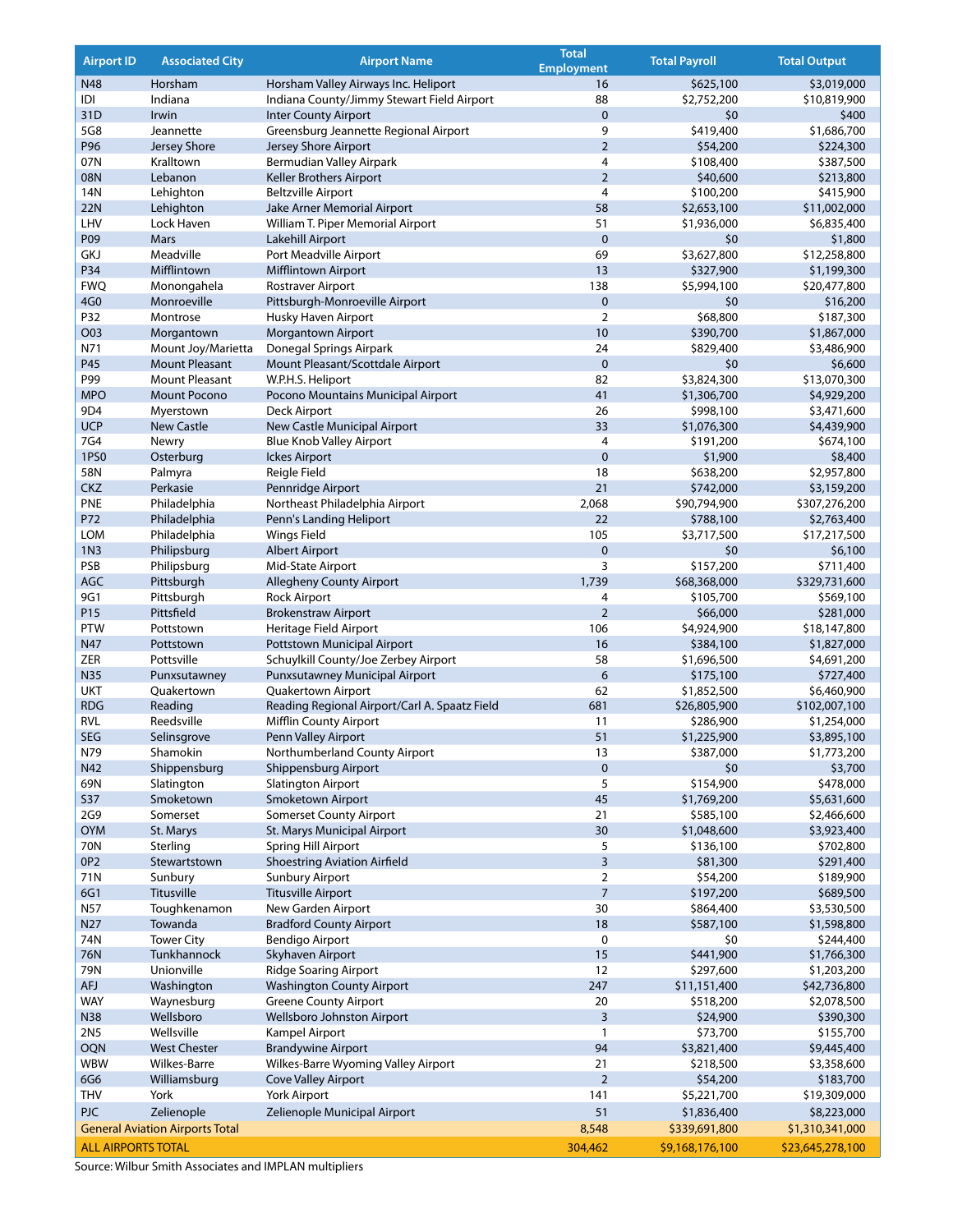# Off-Airport Impacts



Some of the impacts attributed to aviation in Pennsylvania come from aviation businesses that operate off-airport.

#### **Off-Airport Employment Activity at PHL and PIT**

Philadelphia International and Pittsburgh International airports support a number of jobs off-airport for workers who are engaged in aviation-related services, such as airline management, freight forwarding, warehousing, and airport parking provisions.

| Off-Airport Employment Activity at PHL and PIT |               |  |
|------------------------------------------------|---------------|--|
| Jobs                                           | 7.062         |  |
| Payroll                                        | \$241,377,600 |  |
| Output                                         | \$794,597,600 |  |

#### **Off-Airport Aerospace Industry**

Pennsylvania has a significant number of businesses that support aviation through aircraft maintenance, aircraft manufacturing, and aerospace and aircraft parts manufacturing, but these businesses are not located on an airport. An analysis of these businesses produced an estimate of annual jobs, payroll, and output.

| <b>Off-Airport Aerospace Industry</b> |                 |  |
|---------------------------------------|-----------------|--|
| Jobs                                  | 25,538          |  |
| Payroll                               | \$1,297,317,800 |  |
| Output                                | \$6,495,997,600 |  |

#### **Off-Airport Air Cargo Industry**

Many businesses in Pennsylvania rely on air cargo. Due to the Commonwealth's geographic location and manufacturing industry, Pennsylvania airports handle significant volumes of air cargo. While many air cargo activities take place on-airport, a considerable amount of the air cargo industry's processes and activities take place off-airport, sometimes several miles from an airport. Off-airport air cargo activity supports jobs, payroll, and annual economic output, which are estimated in this study.

| <b>Off-Airport Air Cargo Industry</b> |                 |  |
|---------------------------------------|-----------------|--|
| Jobs                                  | 7.003           |  |
| Payroll                               | \$395,062,300   |  |
| Output                                | \$1,103,381,800 |  |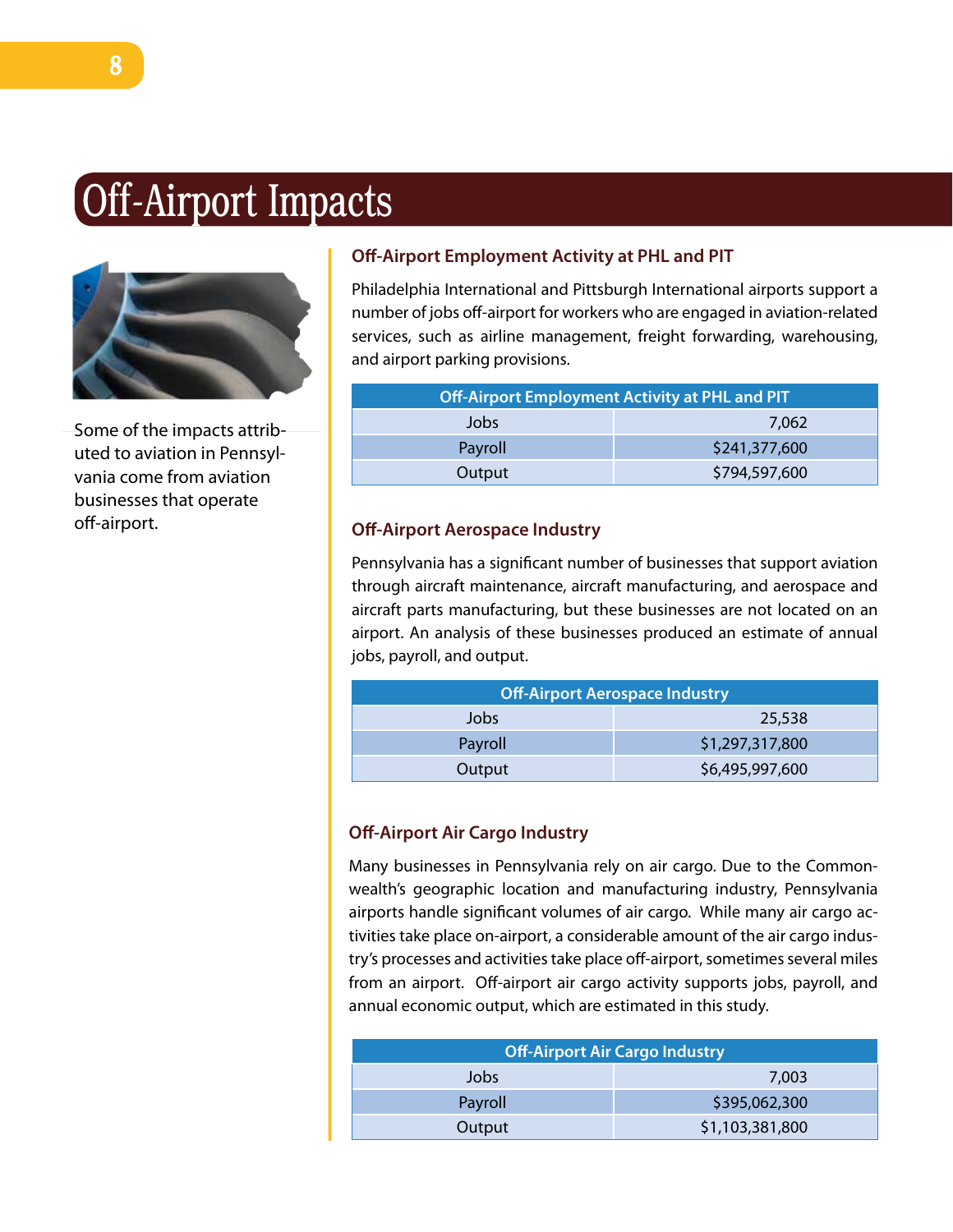

### Qualitative Benefits

Qualitative benefits are those activities which take place at an airport on a regular basis that enhance the health, welfare, or safety of individuals in the airport's market area. While it may be difficult to place a dollar value on such impacts, these benefits improve the quality of life of the Commonwealth's residents in a variety of ways.

The activities contributing to these qualitative benefits vary throughout the airport system, yet each airport contributes in some way to the quality of life of the residents of Pennsylvania. Some examples of the qualitative benefits of aviation at Pennsylvania system airports include:

- Providing police support
- • Supporting aerial surveying, photography, and inspection operations
- • Conducting search-and-rescue operations
- Supporting the U.S. military and other government organizations
- • Assisting with prisoner transport
- Supporting statewide agricultural activities including forestry and farming
- Providing youth outreach activities (e.g., Boy Scouts, Young Eagles)

In addition to being used for doctor and patient transport around the state, airports are also used by the healthcare industry to support a variety of medical teams and air ambulances. Analysis for this study indicates there are 25 airports with based air ambulances and crews or businesses involved in air ambulance support.

> **Total Jobs** 905

**Total Payroll** \$46,506,000

**Total Output** \$193,951,000

Air ambulance aviation serves a critical role in providing communities, especially those in rural areas, with access to medical facilities and trauma units. In fact several, but not all, air ambulances located in Pennsylvania are equipped to function as flying trauma units.

Data collected indicates there are nearly 420 workers employed in onairport air ambulance bases with over \$100 million in annual sales or output. When including the multiplier impacts, over 900 employees in the state are tied to the air ambulance sector with nearly \$194.0 million in annual impact.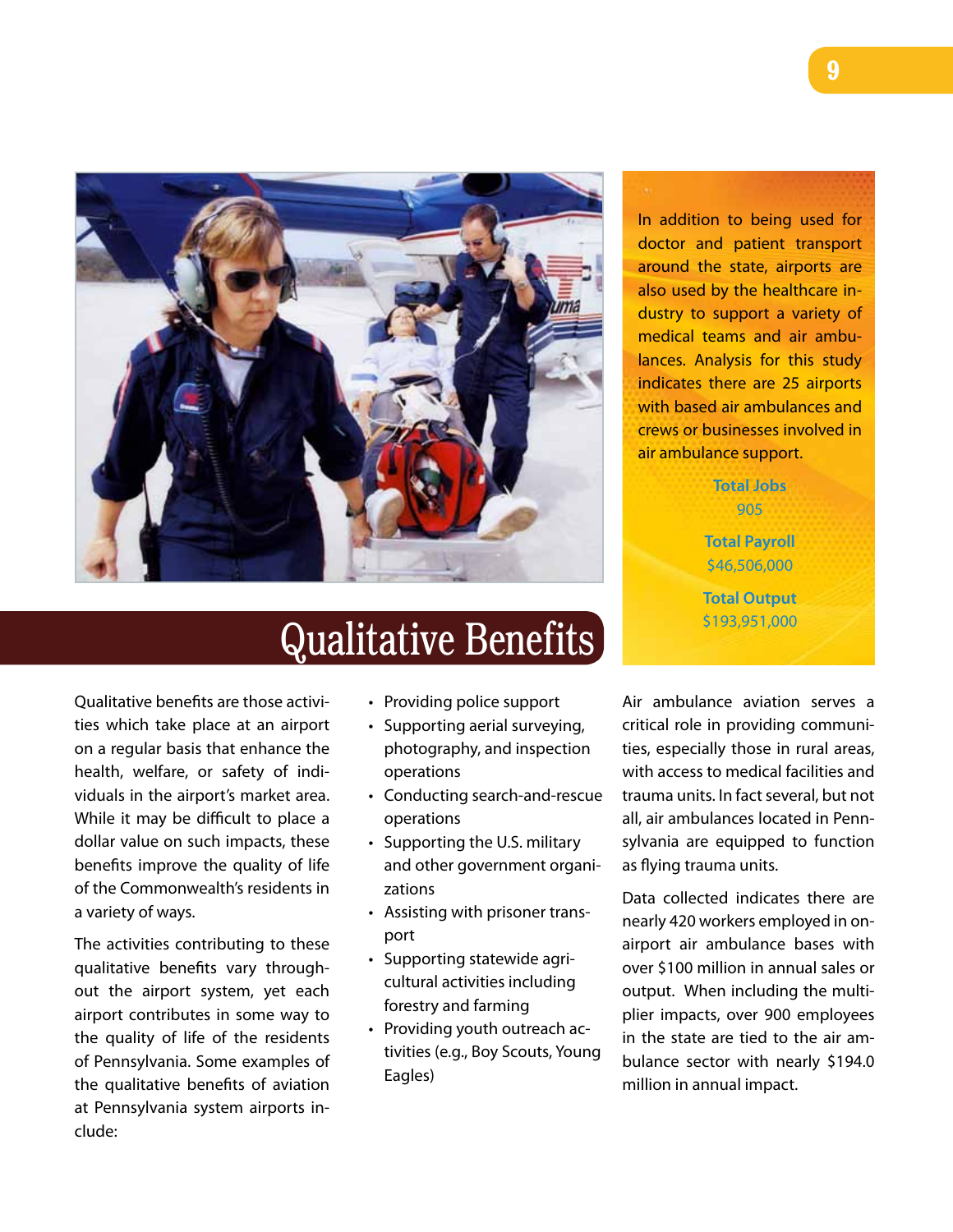# Value-Added Benefits



Air travel and aviation services help businesses throughout the U.S. increase their productivity and achieve their goals. Pennsylvania is no different—many businesses benefit greatly from the presence of the Commonwealth's system of airports.

Approximately 1,000 Pennsylvania businesses were sent surveys to measure their dependence upon aviation. Survey responses indicate the following:

• Approximately 84 percent of responding businesses indicate that their employees rely on commercial airline service, while 68 percent indicate that clients or customers use commercial airline service to visit their business location.

- • Approximately 20 percent of responding businesses indicate that their employees rely on general aviation, while 23 percent indicate that clients or customers use general aviation to visit their business location.
- Approximately 74 percent of responding businesses report using some sort of air cargo from small parcels to large freight—in their day-to-day operations.
- 56 percent of responding businesses indicate a negative effect on their operations if aviation did not exist in Pennsylvania.
- Nearly 1.1 million (20 percent) of Pennsylvania's total workforce is directly dependent on aviation.

Surveyed businesses were also asked questions regarding the importance of certain factors and amenities when contemplating relocation or expansion. The 13 possible factors, listed in the importance given them by Pennsylvania businesses, are as follows:

- 1. Convenient highway access
- 2. Available trained workforce
- 3. Quality of life
- 4. Tax incentives
- 5. Proximity of suppliers
- 6. Proximity to a commercial service airport
- 7. Universities or research and development centers
- 8. Natural resources
- 9. Proximity to a general aviation airport
- 10. An urban business district
- 11. Historic location of business
- 12. Rail transportation facilities
- 13. Water transportation facilities

In total, 78 percent reported that the existence of a commercial service airport is an important factor in the choice of business location, while 54 percent reported that the existence of a general aviation airport is important.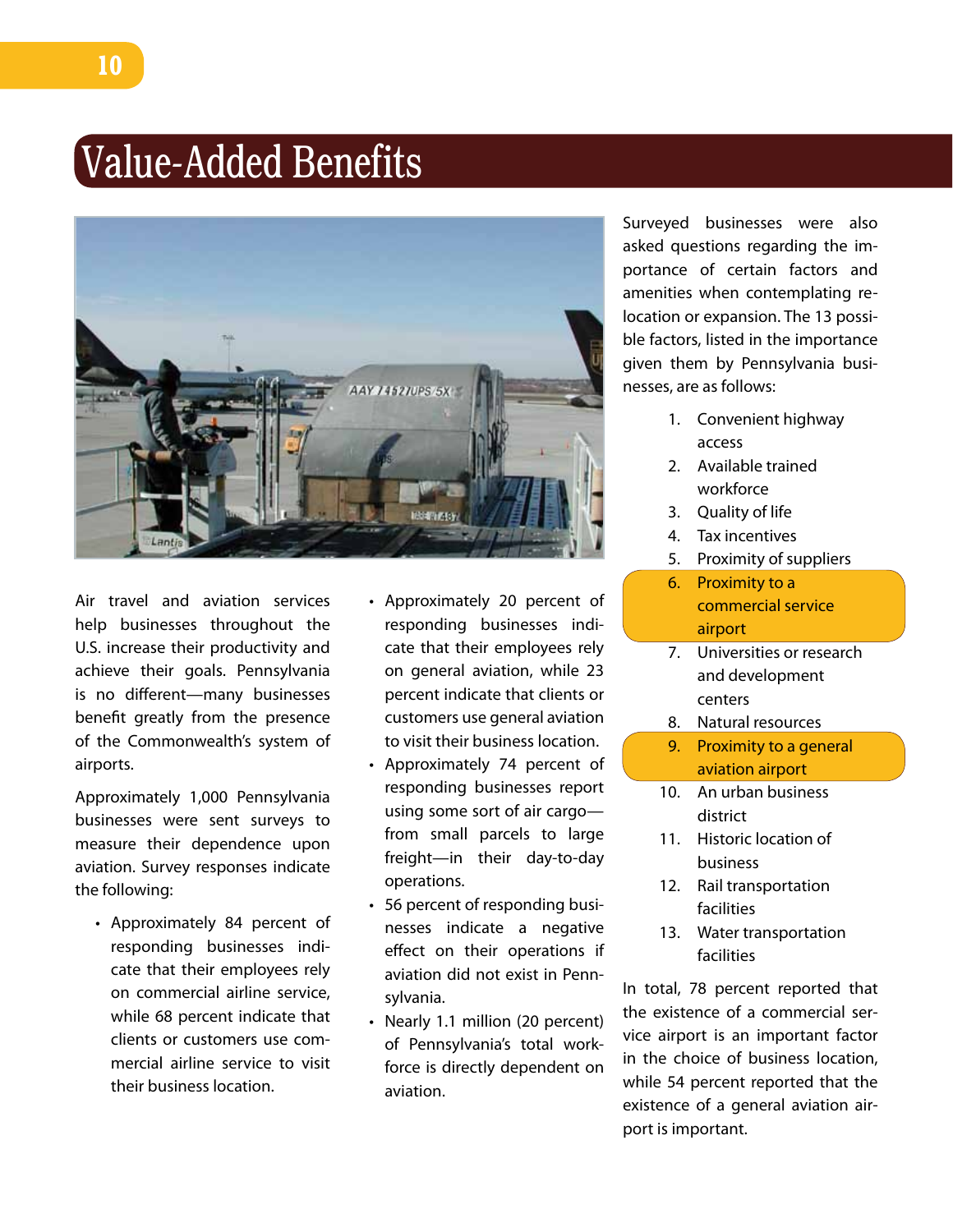# Airport Valuation

One task undertaken as part of the *Economic Impact of Aviation in Pennsylvania* study was to estimate the cost of constructing a representative sample of Pennsylvania's current airport system by applying current property and construction costs as well as current building design and environmental standards. By evaluating the current cost of replacing the facilities, a value can be established for the aviation assets in the state. Developing an estimate of each airport's value provides the public, airport stakeholders, and policy decision-makers with an understandable value range for each airport category as well as the aggregate value of Pennsylvania's system of airports.

#### **Methodology**

Twelve airports representing a cross section of all categories of airports throughout the state were selected for the valuation. This includes basic, intermediate, advanced, and commercial service airports. A twostep process was used to complete the airport valuation task. The first step developed average cost estimates for typical airport facilities and equipment which were used to build asset estimates for each airport. The second step applied these values to each existing onairport facility assessed in the valuation. Assets and average construction costs are in 2011 dollars and are presented in the following categories: land; runway, taxiway, and apron; hangars and buildings; and NAVAIDS, lights, and equipment. It also allowed for an adjustment for facility values of less identifiable infrastructure such as utilities, parking lots, drainage, access roads, and runway safety area grading.

#### **Results**

The valuation of the 12 airports assessed in this study demonstrates that the cost for each airport in the system varies based upon the size and category of the airport, facilities, and services offered, as well as location. The table illustrates the range of values associated with each category of airport studied.

| <b>Airport Category</b>               | <b>Valuation Range</b>          |
|---------------------------------------|---------------------------------|
| Primary Commercial Service*           | \$190 million - \$257 million   |
| <b>Non-Primary Commercial Service</b> | $$170$ million - $$190$ million |
| Advanced                              | \$40 million - \$125 million    |
| Intermediate                          | \$40 million - \$70 million     |
| <b>Basic</b>                          | \$10 million - \$30 million     |

*\* does not include Pittsburgh International or Philadelphia International airports*